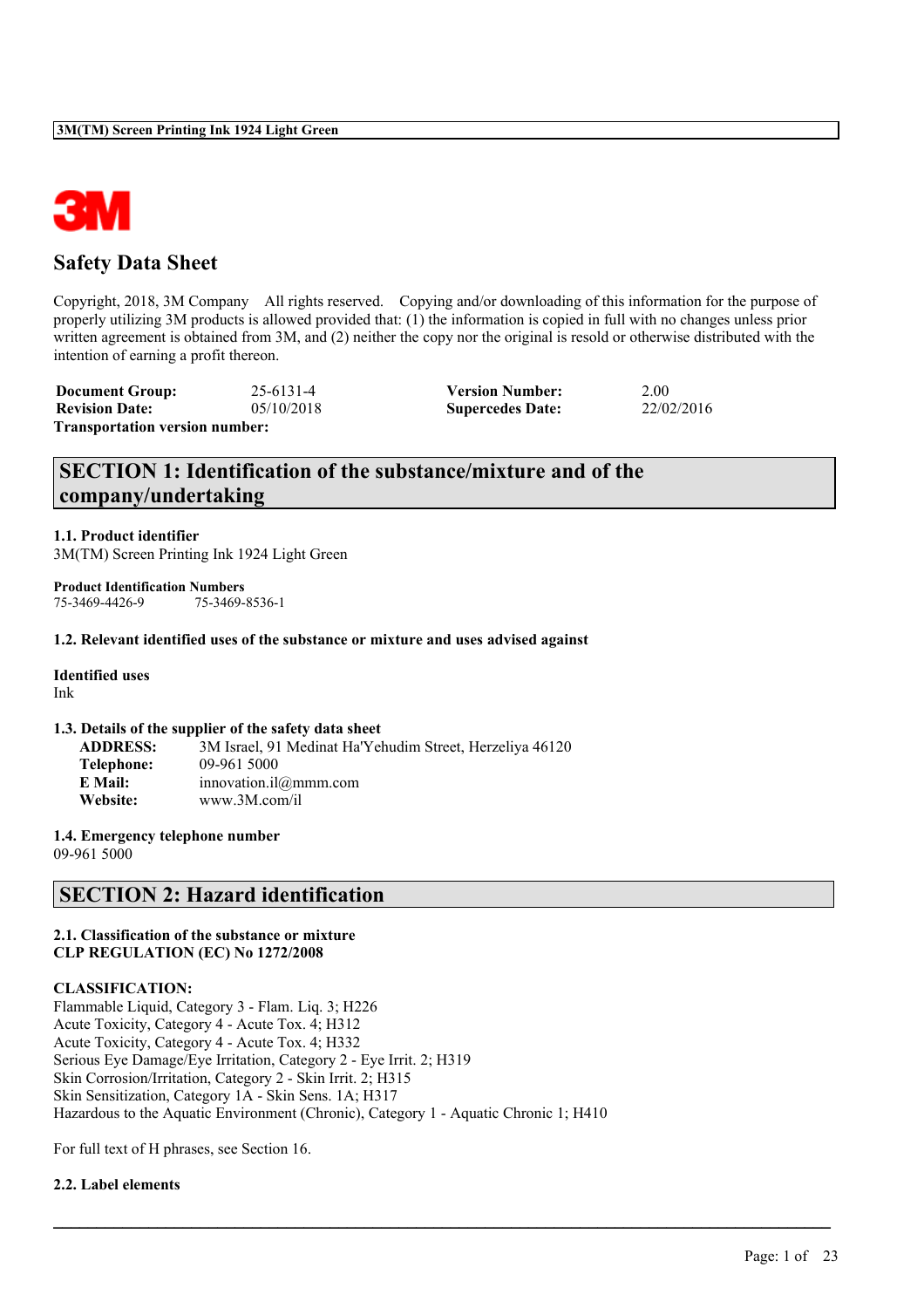### **CLP REGULATION (EC) No 1272/2008**

### **SIGNAL WORD**

Warning

#### **Symbols:**

GHS02 (Flame) |GHS07 (Exclamation mark) |GHS09 (Environment) |

### **Pictograms**



| <b>Ingredients:</b>                                                                                                                             |                |                 |               |
|-------------------------------------------------------------------------------------------------------------------------------------------------|----------------|-----------------|---------------|
| Ingredient                                                                                                                                      | C.A.S. No.     | EC No.          | $%$ by Wt     |
| Cyclohexanone                                                                                                                                   | $108-94-1$     | $203 - 631 - 1$ | $15 -$<br>-40 |
| 2-BUTOXYETHYL ACETATE                                                                                                                           | $112 - 07 - 2$ | 203-933-3       | - 10<br>$5 -$ |
| Xylene                                                                                                                                          | 1330-20-7      | 215-535-7       | < 10          |
| Poly(oxy-1,2-ethanediyl), .alpha. $-$ [3-[3-(2H-<br>benzotriazol-2-yl)-5-(1,1-dimethylethyl)-4-<br>hydroxyphenyl]-1-oxopropyl]-.omega.-hydroxy- | 104810-48-2    |                 | $0.1 -$       |
| Polymeric Benzotriazole                                                                                                                         | 104810-47-1    |                 | $0.1 -$       |
| Reaction mass of $Bis(1,2,2,6,6$ -pentamethyl-4-<br>piperidyl) sebacate and Methyl 1,2,2,6,6-pentamethyl-<br>4-piperidyl sebacate               |                | 915-687-0       | $0.1 - 0.5$   |
| Methyl Methacrylate                                                                                                                             | $80 - 62 - 6$  | $201 - 297 - 1$ | ${}_{0.2}$    |
| <b>Triphenyl Phosphite</b>                                                                                                                      | $101 - 02 - 0$ | 202-908-4       | ${}_{0.1}$    |

### **HAZARD STATEMENTS:**

| H <sub>226</sub> | Flammable liquid and vapor.                           |
|------------------|-------------------------------------------------------|
| H312             | Harmful in contact with skin.                         |
| H332             | Harmful if inhaled.                                   |
| H319             | Causes serious eye irritation.                        |
| H315             | Causes skin irritation.                               |
| H317             | May cause an allergic skin reaction.                  |
| H410             | Very toxic to aquatic life with long lasting effects. |

#### **PRECAUTIONARY STATEMENTS**

| <b>Prevention:</b>   |                                                                                                                                     |  |
|----------------------|-------------------------------------------------------------------------------------------------------------------------------------|--|
| <b>P210A</b>         | Keep away from heat, hot surfaces, sparks, open flames and other ignition sources. No smoking.                                      |  |
| P <sub>261</sub> A   | Avoid breathing vapors.                                                                                                             |  |
| <b>P280E</b>         | Wear protective gloves.                                                                                                             |  |
| <b>Response:</b>     |                                                                                                                                     |  |
| $P305 + P351 + P338$ | IF IN EYES: Rinse cautiously with water for several minutes. Remove contact lenses, if<br>present and easy to do. Continue rinsing. |  |
| $P333 + P313$        | If skin irritation or rash occurs: Get medical advice/attention.                                                                    |  |

 $\mathcal{L}_\mathcal{L} = \mathcal{L}_\mathcal{L} = \mathcal{L}_\mathcal{L} = \mathcal{L}_\mathcal{L} = \mathcal{L}_\mathcal{L} = \mathcal{L}_\mathcal{L} = \mathcal{L}_\mathcal{L} = \mathcal{L}_\mathcal{L} = \mathcal{L}_\mathcal{L} = \mathcal{L}_\mathcal{L} = \mathcal{L}_\mathcal{L} = \mathcal{L}_\mathcal{L} = \mathcal{L}_\mathcal{L} = \mathcal{L}_\mathcal{L} = \mathcal{L}_\mathcal{L} = \mathcal{L}_\mathcal{L} = \mathcal{L}_\mathcal{L}$ 

### **Disposal:**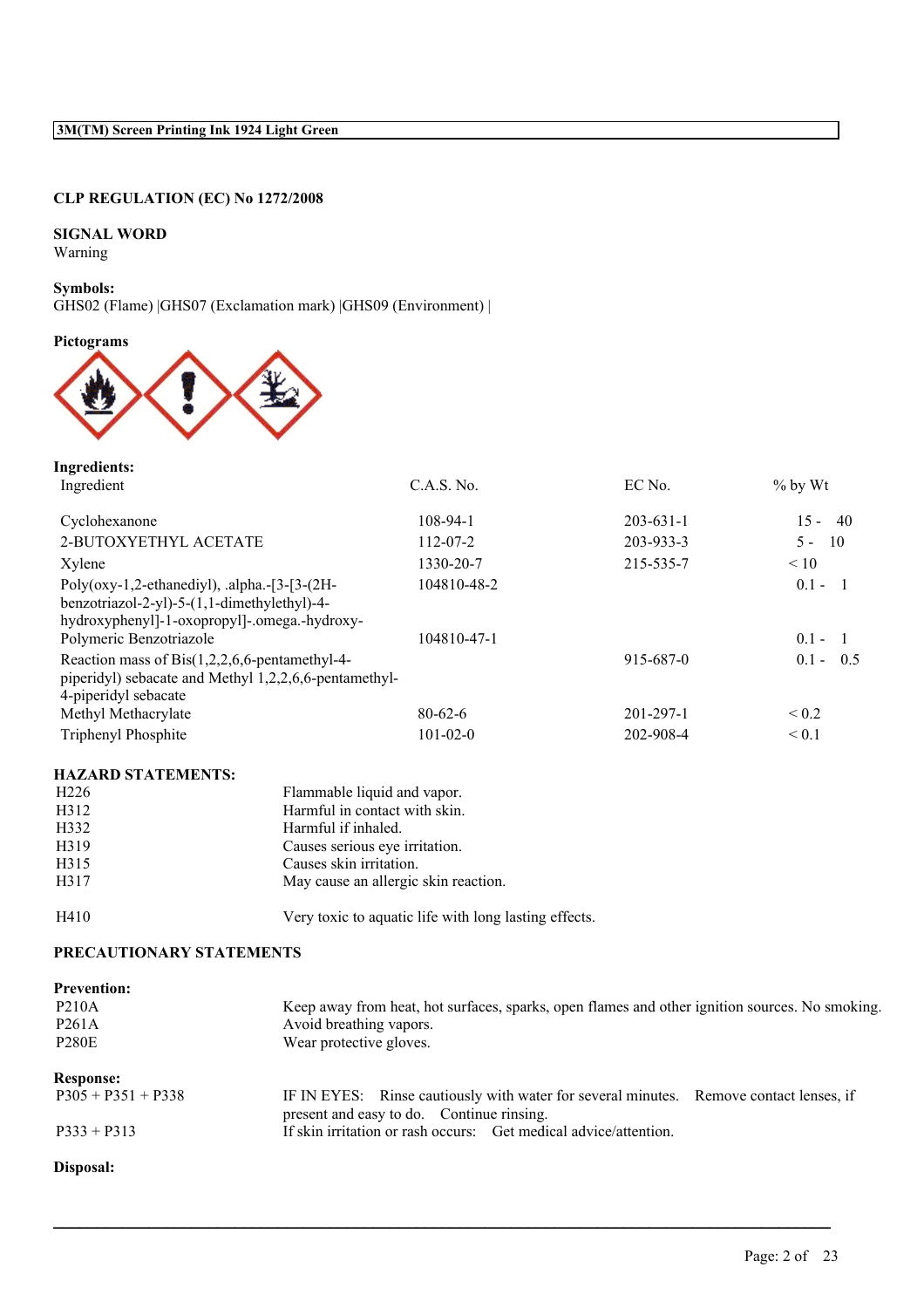P501 Dispose of contents/container in accordance with applicable local/regional/national/international regulations.

19% of the mixture consists of components of unknown acute oral toxicity. 19% of the mixture consists of components of unknown acute dermal toxicity. 19% of the mixture consists of components of unknown acute inhalation toxicity. Contains 20% of components with unknown hazards to the aquatic environment.

#### **Notes on labelling:**

H304 is not required on the label due to the product's viscosity

#### **2.3. Other hazards**

None known

# **SECTION 3: Composition/information on ingredients**

| Ingredient                                                                                                                                                     | <b>C.A.S. No.</b>   | EC No.          | % by Wt                | Classification                                                                                                                                                                                                                                            |
|----------------------------------------------------------------------------------------------------------------------------------------------------------------|---------------------|-----------------|------------------------|-----------------------------------------------------------------------------------------------------------------------------------------------------------------------------------------------------------------------------------------------------------|
| Cyclohexanone                                                                                                                                                  | $108-94-1$          | $203 - 631 - 1$ | $15 - 40$              | **Flam. Liq. 3**, H226;<br>** Acute Tox. 4**, H332<br>** Acute Tox. 4**, H312;<br>** Acute Tox. 4**, H302; ** Skin<br>Irrit. 2**, H315; ** Eye Irrit. 2**,<br>H319                                                                                        |
| VINYL ACETATE-VINYL ALCOHOL-<br>VINYL CHLORIDE POLYMER                                                                                                         | 25086-48-0          |                 | $10 -$<br>30           | Substance not classified as<br>hazardous                                                                                                                                                                                                                  |
| Et 3-Ethoxypropionat                                                                                                                                           | 763-69-9            | 212-112-9       | $10 -$<br>30           | **Flam. Liq. 3**, H226                                                                                                                                                                                                                                    |
| <b>ACRYLIC POLYMER</b>                                                                                                                                         | <b>Trade Secret</b> |                 | $5 -$<br>10            | Substance not classified as<br>hazardous                                                                                                                                                                                                                  |
| <b>HALOGENS: BROMINE</b>                                                                                                                                       | <b>Trade Secret</b> |                 | $5 -$<br>10            | Substance not classified as<br>hazardous                                                                                                                                                                                                                  |
| POLYMERIC PLASTICIZER                                                                                                                                          | <b>Trade Secret</b> |                 | $\overline{5}$ .<br>10 | Substance not classified as<br>hazardous                                                                                                                                                                                                                  |
| 2-BUTOXYETHYL ACETATE                                                                                                                                          | $112 - 07 - 2$      | 203-933-3       | $5 - 10$               | **Acute Tox. 4**, H332;<br>** Acute Tox. 4**, H312                                                                                                                                                                                                        |
| Xylene                                                                                                                                                         | 1330-20-7           | 215-535-7       | < 10                   | **Flam. Liq. 3**, H226;<br>** Acute Tox. 4**, H332;<br>** Acute Tox. 4**, H312; ** Skin<br>Irrit. 2**, H315 - Nota C<br>**Aquatic Chronic 3**, H412<br>**Asp. Tox. 1**, H304; **Eye<br>Irrit. 2**, H319; ** STOT SE<br>3**, H335; ** STOT RE 2**,<br>H373 |
| Epoxy Soybean Oil                                                                                                                                              | 8013-07-8           | 232-391-0       | $1 - 5$                | Substance not classified as<br>hazardous                                                                                                                                                                                                                  |
| Polymeric Benzotriazole                                                                                                                                        | 104810-47-1         |                 | $0.1 - 1$              | ** Skin Sens. 1**, H317;<br>** Aquatic Chronic 2**, H411                                                                                                                                                                                                  |
| Poly(oxy-1,2-ethanediyl), .alpha.-[3-[3-(2H- $ 104810-48-2$<br>benzotriazol-2-yl)-5-(1,1-dimethylethyl)-4-<br>hydroxyphenyl]-1-oxopropyl]-.omega.-<br>hydroxy- |                     |                 | $0.1 - 1$              | **Skin Sens. 1**, H317;<br>**Aquatic Chronic 2**, H411                                                                                                                                                                                                    |
| Copper                                                                                                                                                         | 7440-50-8           | 231-159-6       | $\mathbf{1}$           | **Aquatic Chronic 1**,<br>H410,M=100                                                                                                                                                                                                                      |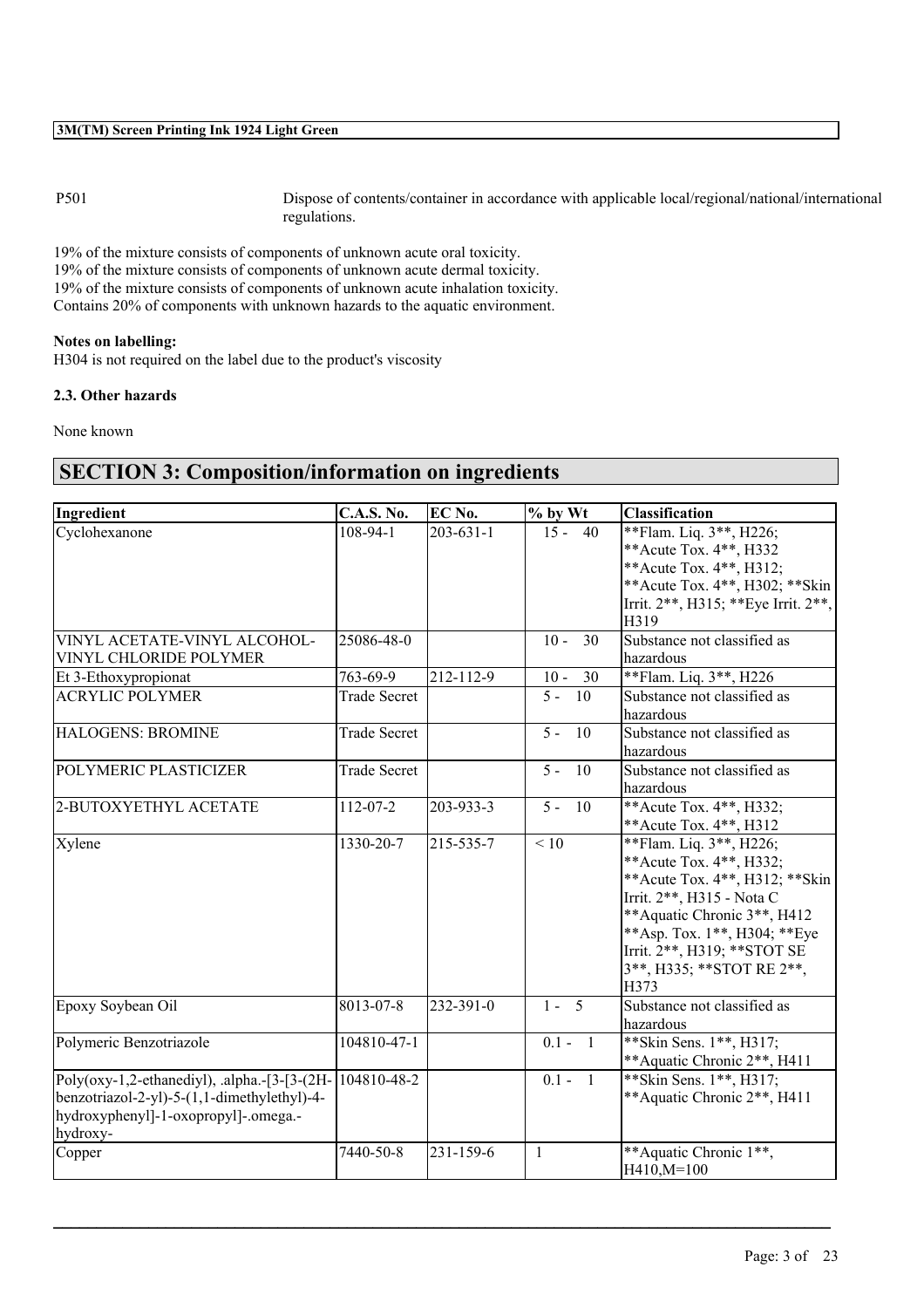| HEAVY AROMATIC SOLVENT<br>NAPHTHA (PETROLEUM)                                                                                     | 64742-94-5     | 265-198-5       | $0.1 - 0.5$     | **Asp. Tox. $1**$ , H304<br>** Flam. Liq. 3**, H226; ** Skin<br>Irrit. 2**, H315; ** STOT SE<br>3**, H336; ** Aquatic Acute<br>$1**$ , H400, M=1; ** Aquatic<br>Chronic 1**, H410, M=1                           |
|-----------------------------------------------------------------------------------------------------------------------------------|----------------|-----------------|-----------------|------------------------------------------------------------------------------------------------------------------------------------------------------------------------------------------------------------------|
| Reaction mass of $Bis(1,2,2,6,6$ -pentamethyl-<br>4-piperidyl) sebacate and Methyl 1,2,2,6,6-<br>pentamethyl-4-piperidyl sebacate |                | 915-687-0       | $0.1 - 0.5$     | **Aquatic Acute 1**,<br>H400,M=1; **Aquatic Chronic<br>$1**$ , H410, M=1<br>** Skin Sens. 1A**, H317                                                                                                             |
| Zn (2-Et-Hexanoate)2                                                                                                              | $136 - 53 - 8$ | $205 - 251 - 1$ | $0.05 -$        | 0.5   ** Aquatic Chronic $3$ **, H412<br>** Eye Irrit. 2**, H319; ** Repr.<br>2**, H361df                                                                                                                        |
| Toluene                                                                                                                           | 108-88-3       | 203-625-9       | ${}_{\leq 0.5}$ | **Flam. Liq. 2**, H225; **Asp.<br>Tox. 1**, H304; ** Skin Irrit.<br>2**, H315; **Repr. 2**, H361d;<br>**STOT SE 3**, H336; **STOT<br>RE 2**, H373<br>**Aquatic Chronic 3**, H412<br>** Eye Irrit. 2**, H319      |
| Methyl Methacrylate                                                                                                               | $80 - 62 - 6$  | $201 - 297 - 1$ | ${}_{0.2}$      | ** Flam. Liq. 2**, H225; ** Skin<br>Irrit. 2**, H315; ** Skin Sens.<br>1**, H317; ** STOT SE 3**,<br>H335 - Nota D                                                                                               |
| <b>Triphenyl Phosphite</b>                                                                                                        | $101 - 02 - 0$ | 202-908-4       | ${}_{0.1}$      | ** Skin Irrit. 2**, H315; ** Eye<br>Irrit. 2**, H319; ** Aquatic<br>Acute 1**, H400, M=1;<br>**Aquatic Chronic 1**,<br>$H410,M=1$<br>**Acute Tox. 4**, H302; **Skin<br>Sens. 1A**, H317; ** STOT RE<br>2**, H373 |

Any entry in the EC# column that begins with the numbers 6, 7, 8, or 9 are a Provisional List Number provided by ECHA pending publication of the official EC Inventory Number for the substance. Please see section 16 for the full text of any H statements referred to in this section

For information on ingredient occupational exposure limits or PBT or vPvB status, see sections 8 and 12 of this SDS

## **SECTION 4: First aid measures**

#### **4.1. Description of first aid measures**

#### **Inhalation:**

Remove person to fresh air. If you feel unwell, get medical attention.

#### **Skin Contact:**

Immediately wash with soap and water. Remove contaminated clothing and wash before reuse. If signs/symptoms develop, get medical attention.

#### **Eye Contact:**

Immediately flush with large amounts of water for at least 15 minutes. Remove contact lenses if easy to do. Continue rinsing. Immediately get medical attention.

 $\mathcal{L}_\mathcal{L} = \mathcal{L}_\mathcal{L} = \mathcal{L}_\mathcal{L} = \mathcal{L}_\mathcal{L} = \mathcal{L}_\mathcal{L} = \mathcal{L}_\mathcal{L} = \mathcal{L}_\mathcal{L} = \mathcal{L}_\mathcal{L} = \mathcal{L}_\mathcal{L} = \mathcal{L}_\mathcal{L} = \mathcal{L}_\mathcal{L} = \mathcal{L}_\mathcal{L} = \mathcal{L}_\mathcal{L} = \mathcal{L}_\mathcal{L} = \mathcal{L}_\mathcal{L} = \mathcal{L}_\mathcal{L} = \mathcal{L}_\mathcal{L}$ 

#### **If Swallowed:**

Rinse mouth. If you feel unwell, get medical attention.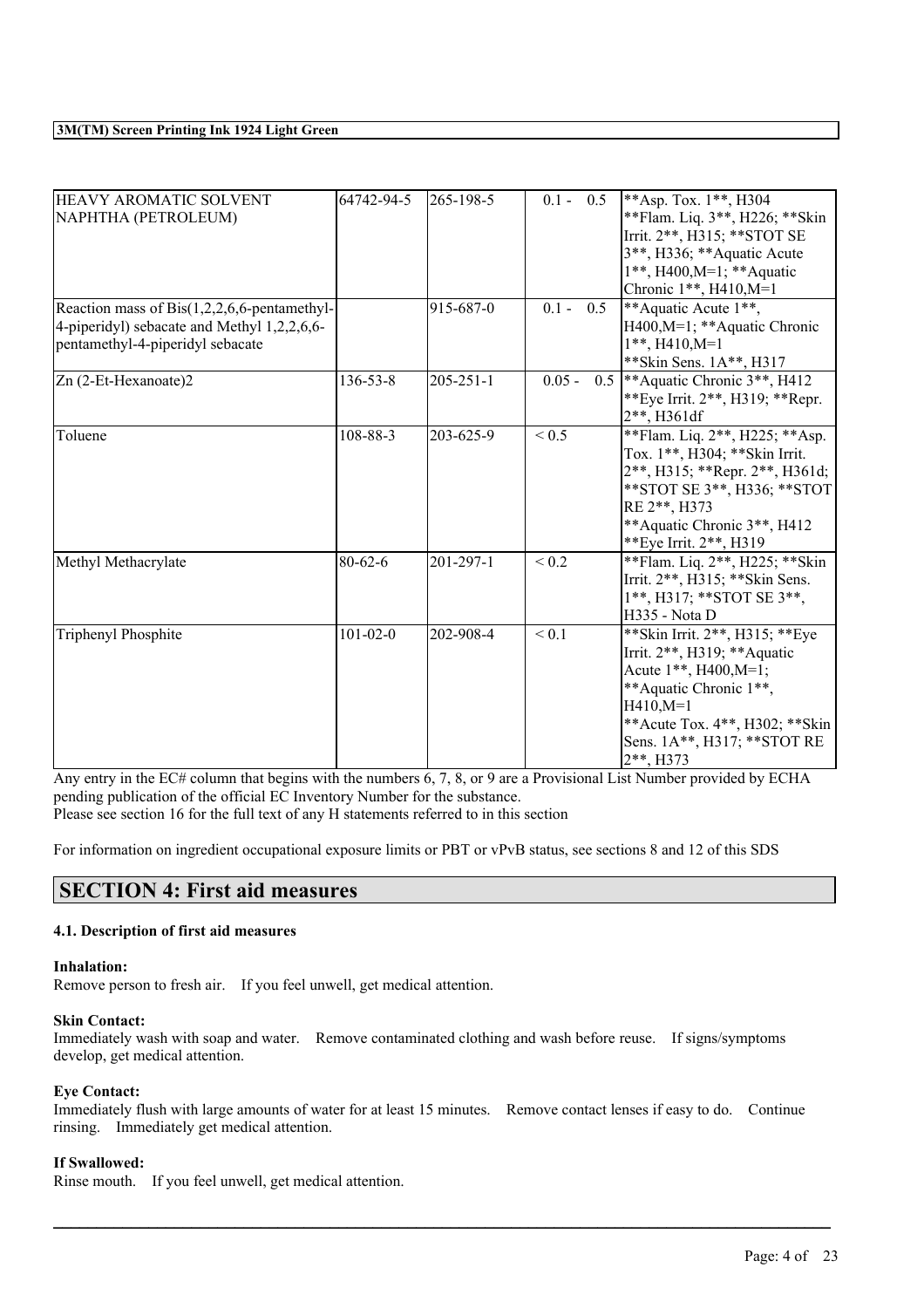# **4.2. Most important symptoms and effects, both acute and delayed**

See Section 11.1. Information on toxicological effects.

# **4.3. Indication of any immediate medical attention and special treatment required**

Not applicable.

# **SECTION 5: Fire-fighting measures**

### **5.1. Extinguishing media**

In case of fire: Use a fire fighting agent suitable for flammable liquids such as dry chemical or carbon dioxide to extinguish.

### **5.2. Special hazards arising from the substance or mixture**

Closed containers exposed to heat from fire may build pressure and explode.

### **Hazardous Decomposition or By-Products**

| <b>Substance</b>  | <b>Condition</b>  |
|-------------------|-------------------|
| Carbon monoxide   | During Combustion |
| Carbon dioxide    | During Combustion |
| Hydrogen Chloride | During Combustion |

### **5.3. Advice for fire-fighters**

Water may not effectively extinguish fire; however, it should be used to keep fire-exposed containers and surfaces cool and prevent explosive rupture. Wear full protective clothing, including helmet, self-contained, positive pressure or pressure demand breathing apparatus, bunker coat and pants, bands around arms, waist and legs, face mask, and protective covering for exposed areas of the head.

# **SECTION 6: Accidental release measures**

### **6.1. Personal precautions, protective equipment and emergency procedures**

Evacuate area. Keep away from heat/sparks/open flames/hot surfaces. - No smoking. Use only non-sparking tools. Ventilate the area with fresh air. For large spill, or spills in confined spaces, provide mechanical ventilation to disperse or exhaust vapors, in accordance with good industrial hygiene practice. Warning! A motor could be an ignition source and could cause flammable gases or vapors in the spill area to burn or explode. Refer to other sections of this SDS for information regarding physical and health hazards, respiratory protection, ventilation, and personal protective equipment.

### **6.2. Environmental precautions**

Avoid release to the environment. For larger spills, cover drains and build dikes to prevent entry into sewer systems or bodies of water.

#### **6.3. Methods and material for containment and cleaning up**

Contain spill. Cover spill area with a fire-extinguishing foam designed for use on solvents, such as alcohols and acetone, that can dissolve in water. An AR - AFFF type foam is recommended. Working from around the edges of the spill inward, cover with bentonite, vermiculite, or commercially available inorganic absorbent material. Mix in sufficient absorbent until it appears dry. Remember, adding an absorbent material does not remove a physical, health, or environmental hazard. Collect as much of the spilled material as possible using non-sparking tools. Place in a metal container approved for transportation by appropriate authorities. Clean up residue with detergent and water. Seal the container. Dispose of collected material as soon as possible in accordance with applicable local/regional/national/international regulations.

 $\mathcal{L}_\mathcal{L} = \mathcal{L}_\mathcal{L} = \mathcal{L}_\mathcal{L} = \mathcal{L}_\mathcal{L} = \mathcal{L}_\mathcal{L} = \mathcal{L}_\mathcal{L} = \mathcal{L}_\mathcal{L} = \mathcal{L}_\mathcal{L} = \mathcal{L}_\mathcal{L} = \mathcal{L}_\mathcal{L} = \mathcal{L}_\mathcal{L} = \mathcal{L}_\mathcal{L} = \mathcal{L}_\mathcal{L} = \mathcal{L}_\mathcal{L} = \mathcal{L}_\mathcal{L} = \mathcal{L}_\mathcal{L} = \mathcal{L}_\mathcal{L}$ 

#### **6.4. Reference to other sections**

Refer to Section 8 and Section 13 for more information

# **SECTION 7: Handling and storage**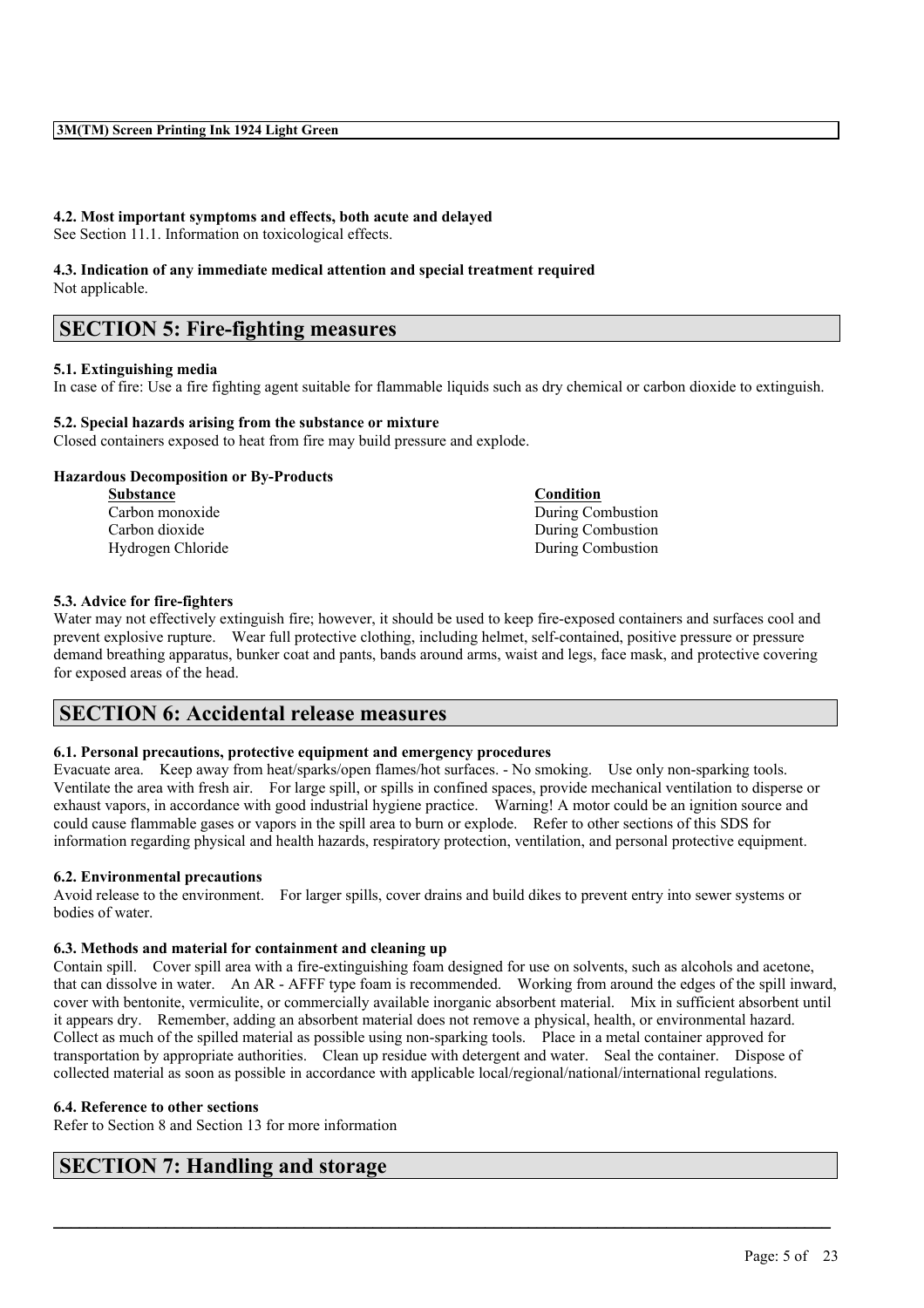#### **7.1. Precautions for safe handling**

For industrial/occupational use only. Not for consumer sale or use. Do not handle until all safety precautions have been read and understood. Keep away from heat/sparks/open flames/hot surfaces. - No smoking. Use only non-sparking tools. Take precautionary measures against static discharge. Do not breathe dust/fume/gas/mist/vapors/spray. Do not get in eyes, on skin, or on clothing. Do not eat, drink or smoke when using this product. Wash thoroughly after handling. Contaminated work clothing should not be allowed out of the workplace. Avoid release to the environment. Wash contaminated clothing before reuse. Avoid contact with oxidizing agents (eg. chlorine, chromic acid etc.) Wear low static or properly grounded shoes. Use personal protective equipment (gloves, respirators, etc.) as required. To minimize the risk of ignition, determine applicable electrical classifications for the process using this product and select specific local exhaust ventilation equipment to avoid flammable vapor accumulation. Ground/bond container and receiving equipment if there is potential for static electricity accumulation during transfer.

#### **7.2. Conditions for safe storage including any incompatibilities**

Store in a well-ventilated place. Keep container tightly closed. Keep cool. Protect from sunlight. Store away from heat. Store away from acids. Store away from oxidizing agents.

#### **7.3. Specific end use(s)**

See information in Section 7.1 and 7.2 for handling and storage recommendations. See Section 8 for exposure controls and personal protection recommendations.

## **SECTION 8: Exposure controls/personal protection**

#### **8.1. Control parameters**

#### **Occupational exposure limits**

If a component is disclosed in section 3 but does not appear in the table below, an occupational exposure limit is not available for the component.

| Ingredient               | <b>C.A.S. No.</b> | Agency       | Limit type                                            | <b>Additional Comments</b> |
|--------------------------|-------------------|--------------|-------------------------------------------------------|----------------------------|
| Toluene                  | $108 - 88 - 3$    | <b>ACGIH</b> | TWA:20 ppm                                            | A4: Not class, as human    |
|                          |                   |              |                                                       | carcin                     |
| Cyclohexanone            | $108-94-1$        | <b>ACGIH</b> | TWA:20 ppm;STEL:50 ppm                                | A3: Confirmed animal       |
|                          |                   |              |                                                       | carcin., SKIN              |
| 2-BUTOXYETHYL ACETATE    | $112 - 07 - 2$    | <b>ACGIH</b> | TWA:20 ppm                                            | A3: Confirmed animal       |
|                          |                   |              |                                                       | carcin.                    |
| Xylene                   | 1330-20-7         | <b>ACGIH</b> | $TWA:100 ppm; STEL:150 ppm   A4: Not class.$ as human |                            |
|                          |                   |              |                                                       | carcin                     |
| COPPER, DUSTS AND MISTS, | 7440-50-8         | <b>ACGIH</b> | TWA(as Cu dust or mist):1                             |                            |
| AS CU                    |                   |              | mg/m3                                                 |                            |
| COPPER, FUME AS CU       | 7440-50-8         | <b>ACGIH</b> | TWA $(as Cu, func): 0.2 mg/m3$                        |                            |
| Methyl Methacrylate      | $80 - 62 - 6$     | <b>ACGIH</b> | TWA:50 ppm;STEL:100 ppm                               | Dermal Sensitizer, A4:     |
|                          |                   |              |                                                       | Not class. as human        |
|                          |                   |              |                                                       | carcin                     |

ACGIH : American Conference of Governmental Industrial Hygienists

CMRG : Chemical Manufacturer's Recommended Guidelines

TWA: Time-Weighted-Average

STEL: Short Term Exposure Limit

CEIL: Ceiling

#### **8.2. Exposure controls**

#### **8.2.1. Engineering controls**

Use general dilution ventilation and/or local exhaust ventilation to control airborne exposures to below relevant Exposure Limits and/or control dust/fume/gas/mist/vapors/spray. If ventilation is not adequate, use respiratory protection equipment. Use explosion-proof ventilation equipment.

 $\mathcal{L}_\mathcal{L} = \mathcal{L}_\mathcal{L} = \mathcal{L}_\mathcal{L} = \mathcal{L}_\mathcal{L} = \mathcal{L}_\mathcal{L} = \mathcal{L}_\mathcal{L} = \mathcal{L}_\mathcal{L} = \mathcal{L}_\mathcal{L} = \mathcal{L}_\mathcal{L} = \mathcal{L}_\mathcal{L} = \mathcal{L}_\mathcal{L} = \mathcal{L}_\mathcal{L} = \mathcal{L}_\mathcal{L} = \mathcal{L}_\mathcal{L} = \mathcal{L}_\mathcal{L} = \mathcal{L}_\mathcal{L} = \mathcal{L}_\mathcal{L}$ 

#### **8.2.2. Personal protective equipment (PPE)**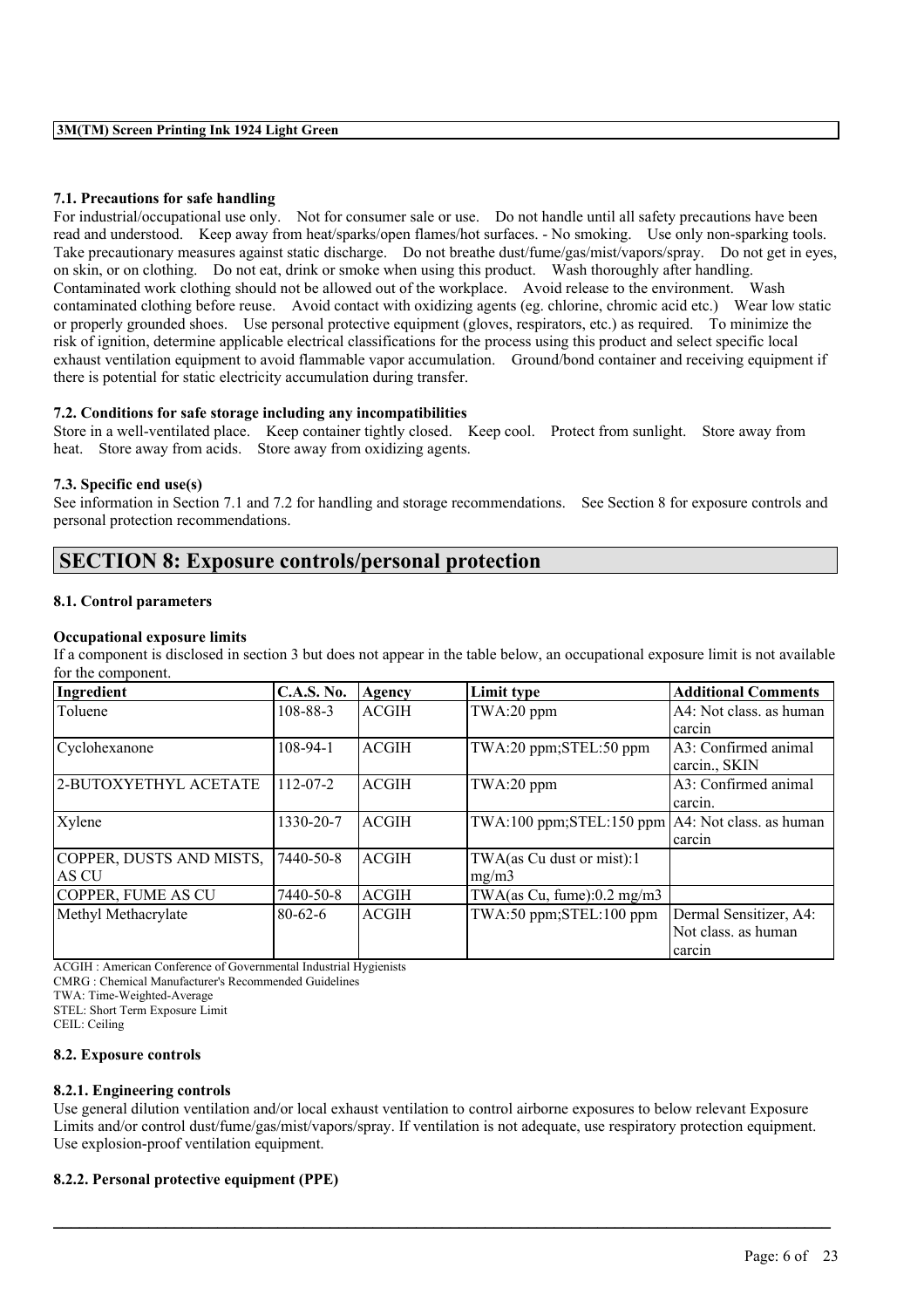#### **Eye/face protection**

Select and use eye/face protection to prevent contact based on the results of an exposure assessment. The following eye/face protection(s) are recommended: Full Face Shield Indirect Vented Goggles

#### **Skin/hand protection**

Select and use gloves and/or protective clothing approved to relevant local standards to prevent skin contact based on the results of an exposure assessment. Selection should be based on use factors such as exposure levels, concentration of the substance or mixture, frequency and duration, physical challenges such as temperature extremes, and other use conditions. Consult with your glove and/or protective clothing manufacturer for selection of appropriate compatible gloves/protective clothing. Note: Nitrile gloves may be worn over polymer laminate gloves to improve dexterity. Gloves made from the following material(s) are recommended: Polymer laminate

If this product is used in a manner that presents a higher potential for exposure (eg. spraying, high splash potential etc.), then use of protective coveralls may be necessary. Select and use body protection to prevent contact based on the results of an exposure assessment. The following protective clothing material(s) are recommended: Apron - polymer laminate

#### **Respiratory protection**

An exposure assessment may be needed to decide if a respirator is required. If a respirator is needed, use respirators as part of a full respiratory protection program. Based on the results of the exposure assessment, select from the following respirator type(s) to reduce inhalation exposure:

Half facepiece or full facepiece air-purifying respirator suitable for organic vapors and particulates

For questions about suitability for a specific application, consult with your respirator manufacturer.

### **SECTION 9: Physical and chemical properties**

#### **9.1. Information on basic physical and chemical properties**

| <b>Physical state</b>                  | Liquid                                                              |
|----------------------------------------|---------------------------------------------------------------------|
|                                        |                                                                     |
| <b>Specific Physical Form:</b>         | Liquid                                                              |
| Appearance/Odor                        | Solvent Odor, Green Color                                           |
| <b>Odor threshold</b>                  | No Data Available                                                   |
| pН                                     | Not Applicable                                                      |
| Boiling point/boiling range            | $>=155.6 °C$                                                        |
| <b>Melting point</b>                   | Not Applicable                                                      |
| <b>Flammability (solid, gas)</b>       | Not Applicable                                                      |
| <b>Explosive properties:</b>           | Not Classified                                                      |
| <b>Oxidising properties:</b>           | Not Classified                                                      |
| <b>Flash Point</b>                     | 48.9 °C [Test Method: Closed Cup]                                   |
| <b>Autoignition temperature</b>        | $>$ 337.8 °C                                                        |
| <b>Flammable Limits(LEL)</b>           | $0.5\%$                                                             |
| <b>Flammable Limits(UEL)</b>           | $8.7\%$                                                             |
| <b>Vapor Pressure</b>                  | $\leq$ =453.3 Pa [@ 20 °C ]                                         |
| <b>Relative Density</b>                | $1.07$ [Ref Std:WATER=1]                                            |
| <b>Water solubility</b>                | Moderate                                                            |
| Solubility- non-water                  | No Data Available                                                   |
| Partition coefficient: n-octanol/water | No Data Available                                                   |
| <b>Evaporation rate</b>                | No Data Available                                                   |
| <b>Vapor Density</b>                   | $>1$ [Ref Std:AIR=1]                                                |
| <b>Decomposition temperature</b>       | No Data Available                                                   |
| <b>Viscosity</b>                       | 5,000 - 7,000 mPa-s [ <i>Test Method</i> :Tested per ASTM protocol] |
|                                        |                                                                     |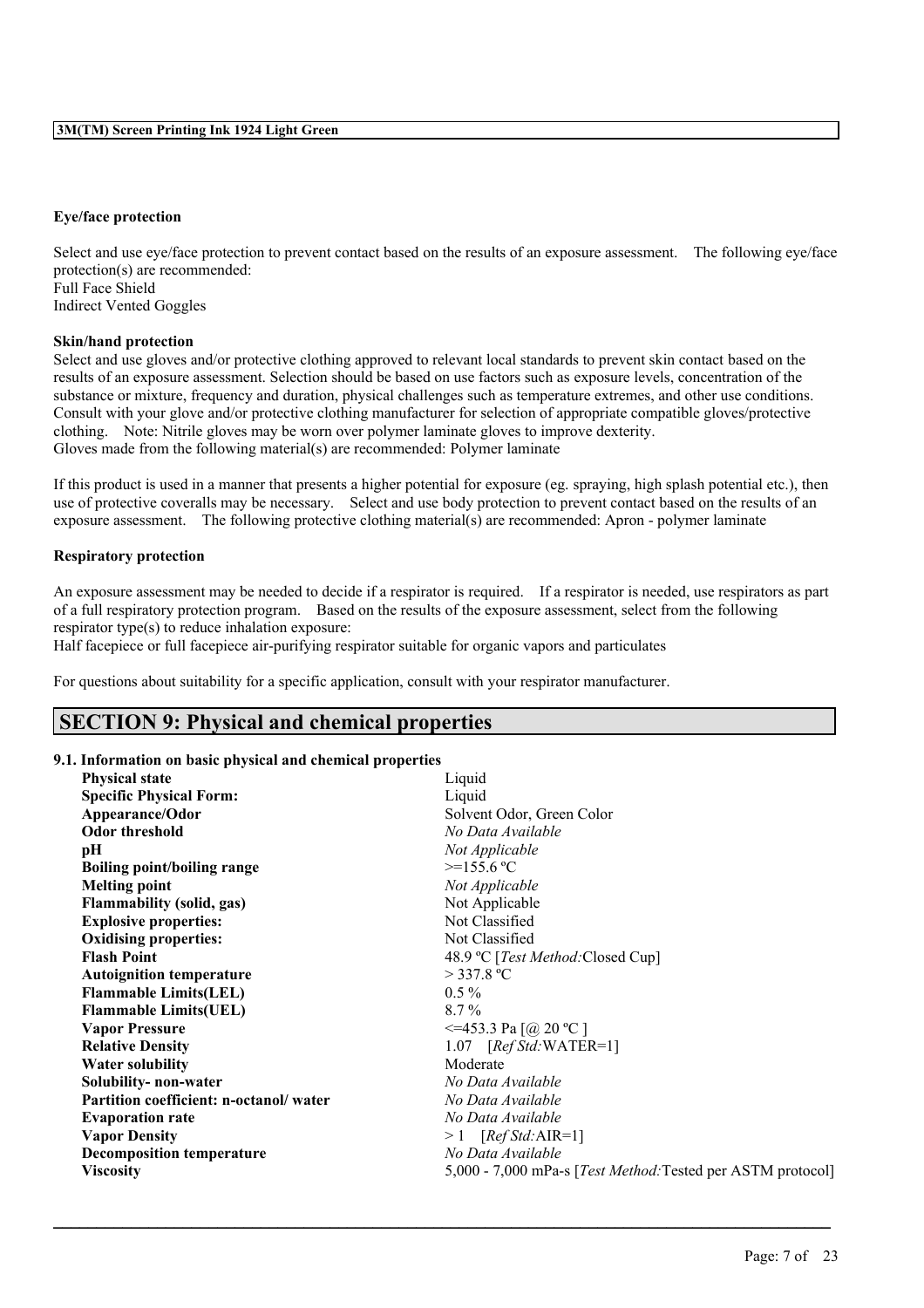**9.2. Other information**

**EU Volatile Organic Compounds** *No Data Available* **Percent volatile** 55 - 65 %

**Density** 1.07 g/ml

# **SECTION 10: Stability and reactivity**

#### **10.1. Reactivity**

This material may be reactive with certain agents under certain conditions - see the remaining headings in this section.

**10.2. Chemical stability** Stable.

### **10.3. Possibility of hazardous reactions**

Hazardous polymerization will not occur.

**10.4. Conditions to avoid** Heat Sparks and/or flames

# **10.5. Incompatible materials**

Strong oxidizing agents

### **10.6. Hazardous decomposition products Substance Condition**

None known.

Refer to section 5.2 for hazardous decomposition products during combustion.

## **SECTION 11: Toxicological information**

The information below may not agree with the EU material classification in Section 2 and/or the ingredient classifications in Section 3 if specific ingredient classifications are mandated by a competent authority. In addition, statements and data presented in Section 11 are based on UN GHS calculation rules and classifications derived from **3M assessments.**

**11.1. Information on Toxicological effects**

**Signs and Symptoms of Exposure**

Based on test data and/or information on the components, this material may produce the following health effects:

#### **Inhalation:**

Harmful if inhaled.

Respiratory Tract Irritation: Signs/symptoms may include cough, sneezing, nasal discharge, headache, hoarseness, and nose and throat pain.

May cause additional health effects (see below).

#### **Skin Contact:**

Harmful in contact with skin. Skin Irritation: Signs/symptoms may include localized redness, swelling, itching, dryness, cracking, blistering, and pain. Allergic Skin Reaction (non-photo induced): Signs/symptoms may include redness, swelling,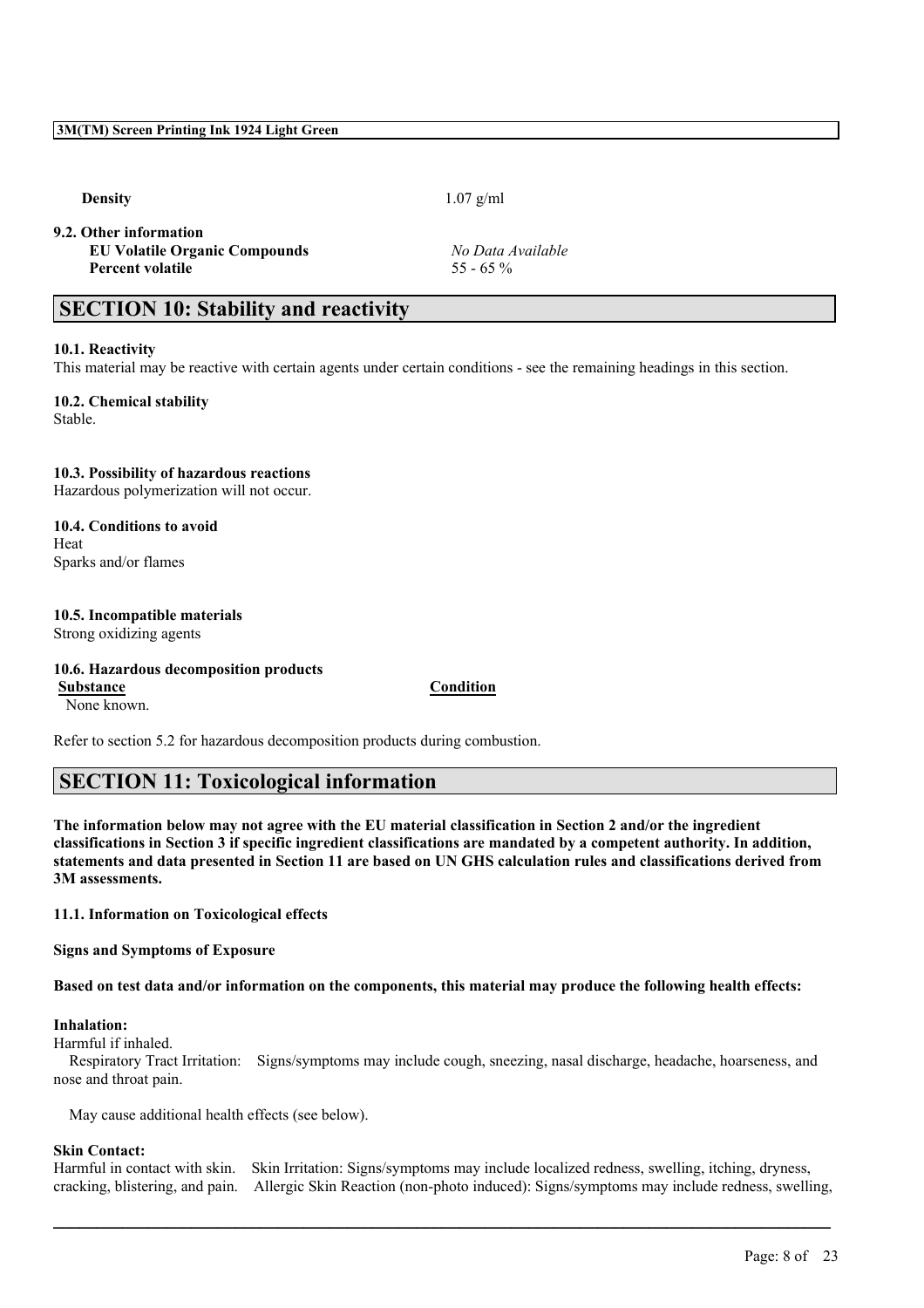#### blistering, and itching.

#### **Eye Contact:**

Severe Eye Irritation: Signs/symptoms may include significant redness, swelling, pain, tearing, cloudy appearance of the cornea, and impaired vision.

#### **Ingestion:**

May be harmful if swallowed.

Gastrointestinal Irritation: Signs/symptoms may include abdominal pain, stomach upset, nausea, vomiting and diarrhea.

May cause additional health effects (see below).

#### **Additional Health Effects:**

#### **Single exposure may cause target organ effects:**

Auditory Effects: Signs/symptoms may include hearing impairment, balance dysfunction and ringing in the ears.

Central Nervous System (CNS) Depression: Signs/symptoms may include headache, dizziness, drowsiness, incoordination, nausea, slowed reaction time, slurred speech, giddiness, and unconsciousness.

#### **Prolonged or repeated exposure may cause target organ effects:**

Auditory Effects: Signs/symptoms may include hearing impairment, balance dysfunction and ringing in the ears.

Blood Effects: Signs/symptoms may include generalized weakness and fatigue, skin pallor, changes in blood clotting time, internal bleeding, and/or hemoglobinemia.

Neurological Effects: Signs/symptoms may include personality changes, lack of coordination, sensory loss, tingling or numbness of the extremities, weakness, tremors, and/or changes in blood pressure and heart rate.

#### **Reproductive/Developmental Toxicity:**

Contains a chemical or chemicals which can cause birth defects or other reproductive harm.

#### **Toxicological Data**

If a component is disclosed in section 3 but does not appear in a table below, either no data are available for that endpoint or the data are not sufficient for classification.

#### **Acute Toxicity**

| Name                                                         | Route                                 | <b>Species</b> | Value                                                |
|--------------------------------------------------------------|---------------------------------------|----------------|------------------------------------------------------|
| Overall product                                              | Dermal                                |                | No data available; calculated ATE1,000 - 2,000 mg/kg |
| Overall product                                              | Inhalation-<br>Vapor $(4 \text{ hr})$ |                | No data available; calculated ATE10 - 20 mg/l        |
| Overall product                                              | Ingestion                             |                | No data available; calculated ATE2,000 - 5,000 mg/kg |
| Cyclohexanone                                                | Dermal                                | Rabbit         | LD50 >794, <3160 mg/kg                               |
| Cyclohexanone                                                | Inhalation-<br>Vapor (4<br>hours)     | Rat            | $LC50 > 6.2$ mg/l                                    |
| Cyclohexanone                                                | Ingestion                             | Rat            | LD50<br>$1,296$ mg/kg                                |
| Et 3-Ethoxypropionat                                         | Dermal                                | Rabbit         | $4,080$ mg/kg<br>LD50                                |
| Et 3-Ethoxypropionat                                         | Inhalation-<br>Vapor (4<br>hours)     | Rat            | $LC50 > 14.4$ mg/l                                   |
| Et 3-Ethoxypropionat                                         | Ingestion                             | Rat            | LD50<br>$3,200$ mg/kg                                |
| VINYL ACETATE-VINYL ALCOHOL-VINYL CHLORIDE<br><b>POLYMER</b> | Dermal                                | Rabbit         | $LD50 > 8,000$ mg/kg                                 |
| VINYL ACETATE-VINYL ALCOHOL-VINYL CHLORIDE<br><b>POLYMER</b> | Ingestion                             | Rat            | $LD50 > 8,000$ mg/kg                                 |
| Xylene                                                       | Dermal                                | Rabbit         | $LD50 > 4,200$ mg/kg                                 |
| Xylene                                                       | Inhalation-<br>Vapor (4               | Rat            | $LC50$ 29 mg/l                                       |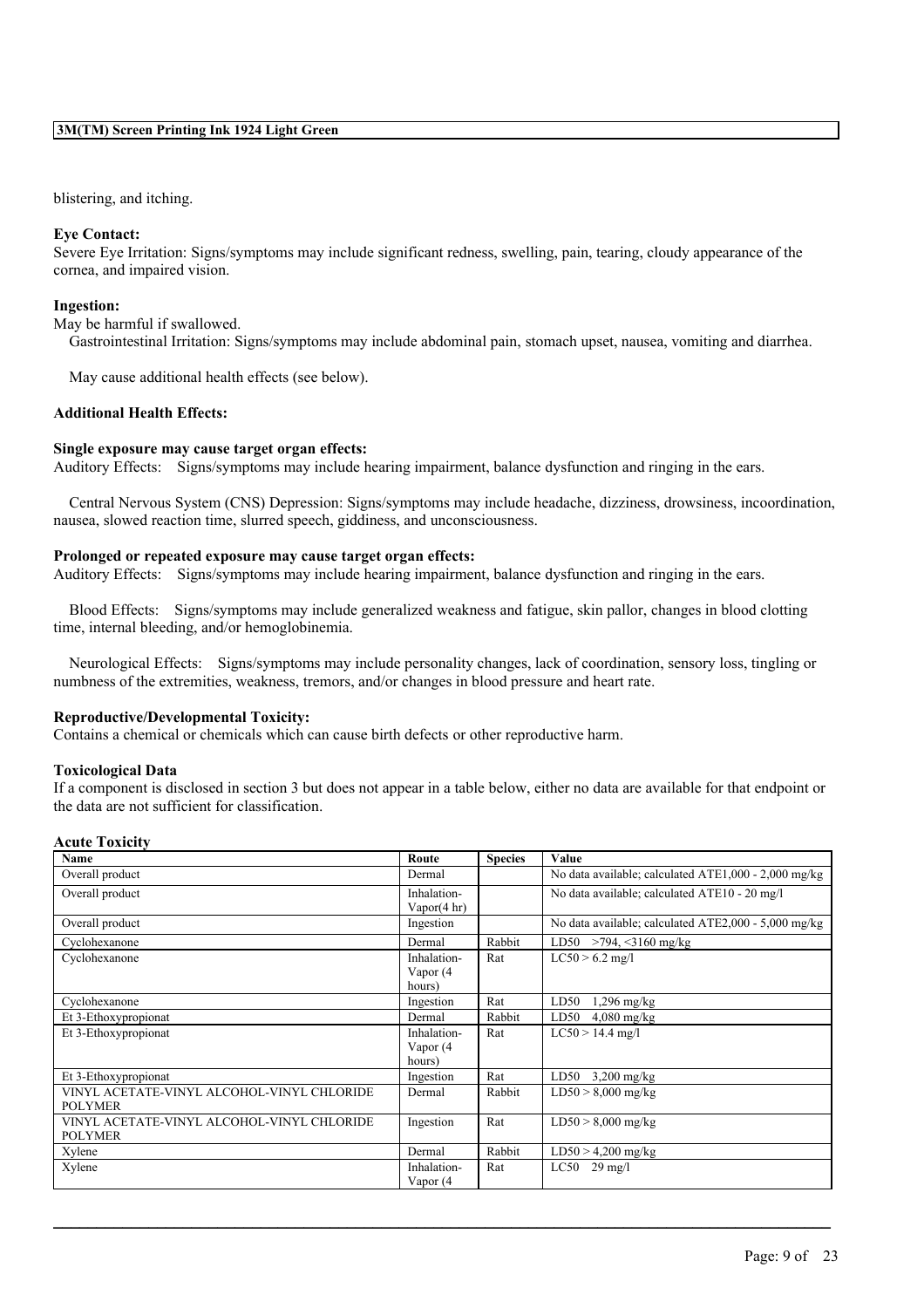|                                                                               | hours)                 |            |                                            |
|-------------------------------------------------------------------------------|------------------------|------------|--------------------------------------------|
| Xylene                                                                        | Ingestion              | Rat        | LD50 3,523 mg/kg                           |
| 2-BUTOXYETHYL ACETATE                                                         | Inhalation-            | official   | LC50 estimated to be 10 - 20 mg/l          |
|                                                                               | Vapor                  | classifica |                                            |
|                                                                               |                        | tion       |                                            |
| 2-BUTOXYETHYL ACETATE                                                         | Dermal                 | Rabbit     | $LD50 > 4,766$ mg/kg                       |
| 2-BUTOXYETHYL ACETATE                                                         | Ingestion              | Rat        | LD50 $2,400$ mg/kg                         |
| Epoxy Soybean Oil                                                             | Dermal                 | Rabbit     | $LD50 > 20,000$ mg/kg                      |
| Epoxy Sovbean Oil                                                             | Ingestion              | Rat        | $LD50 > 5,000$ mg/kg                       |
| Poly(oxy-1,2-ethanediyl), .alpha.-[3-[3-(2H-benzotriazol-2-yl)-5-             | Dermal                 | Rat        | $LD50 > 2,000$ mg/kg                       |
| (1,1-dimethylethyl)-4-hydroxyphenyl]-1-oxopropyl]-.omega.-                    |                        |            |                                            |
| hydroxy-                                                                      |                        |            |                                            |
| Poly(oxy-1,2-ethanediyl), .alpha.-[3-[3-(2H-benzotriazol-2-yl)-5-             | Inhalation-            | Rat        | $LC50 > 5.8$ mg/l                          |
| (1,1-dimethylethyl)-4-hydroxyphenyl]-1-oxopropyl]-.omega.-                    | Dust/Mist<br>(4 hours) |            |                                            |
| hydroxy-<br>Poly(oxy-1,2-ethanediyl), .alpha.-[3-[3-(2H-benzotriazol-2-yl)-5- | Ingestion              | Rat        | $LD50 > 5,000$ mg/kg                       |
| (1,1-dimethylethyl)-4-hydroxyphenyl]-1-oxopropyl]-.omega.-                    |                        |            |                                            |
| hydroxy-                                                                      |                        |            |                                            |
| Polymeric Benzotriazole                                                       | Dermal                 | Rat        | $LD50 > 2,000$ mg/kg                       |
| Polymeric Benzotriazole                                                       | Inhalation-            | Rat        | $LC50 > 5.8$ mg/l                          |
|                                                                               | Dust/Mist              |            |                                            |
|                                                                               | (4 hours)              |            |                                            |
| Polymeric Benzotriazole                                                       | Ingestion              | Rat        | $LD50 > 5,000$ mg/kg                       |
| Copper                                                                        | Dermal                 | Rat        | $LD50 > 2,000$ mg/kg                       |
| Copper                                                                        | Inhalation-            | Rat        | $LC50 > 5.11$ mg/l                         |
|                                                                               | Dust/Mist              |            |                                            |
|                                                                               | (4 hours)              |            |                                            |
| Copper                                                                        | Ingestion              | Rat        | $LD50 > 2,000$ mg/kg                       |
| Reaction mass of Bis(1,2,2,6,6-pentamethyl-4-piperidyl) sebacate              | Dermal                 |            | LD50 estimated to be $2,000 - 5,000$ mg/kg |
| and Methyl 1,2,2,6,6-pentamethyl-4-piperidyl sebacate                         |                        |            |                                            |
| Reaction mass of Bis(1,2,2,6,6-pentamethyl-4-piperidyl) sebacate              | Ingestion              | Rat        | LD50 3,125 mg/kg                           |
| and Methyl 1,2,2,6,6-pentamethyl-4-piperidyl sebacate                         |                        |            |                                            |
| HEAVY AROMATIC SOLVENT NAPHTHA (PETROLEUM)                                    | Dermal                 | Rabbit     | $LD50 > 2,000$ mg/kg                       |
| HEAVY AROMATIC SOLVENT NAPHTHA (PETROLEUM)                                    | Ingestion              | Rat        | $LD50 > 5,000$ mg/kg                       |
| Toluene                                                                       | Dermal                 | Rat        | LD50 12,000 mg/kg                          |
| Toluene                                                                       | Inhalation-            | Rat        | $LC50$ 30 mg/l                             |
|                                                                               | Vapor (4               |            |                                            |
|                                                                               | hours)                 |            |                                            |
| Toluene                                                                       | Ingestion              | Rat        | LD50 $5,550$ mg/kg                         |
| Zn (2-Et-Hexanoate)2                                                          | Dermal                 |            | LD50 estimated to be $> 5,000$ mg/kg       |
| Zn (2-Et-Hexanoate)2                                                          | Ingestion              | Rat        | $LD50 > 5,000$ mg/kg                       |
| Methyl Methacrylate                                                           | Dermal                 | Rabbit     | $LD50 > 5,000$ mg/kg                       |
| Methyl Methacrylate                                                           | Inhalation-            | Rat        | $LC50$ 29 mg/l                             |
|                                                                               | Vapor (4               |            |                                            |
|                                                                               | hours)                 |            |                                            |
| Methyl Methacrylate                                                           | Ingestion              | Rat        | LD50 7,900 mg/kg                           |
| Triphenyl Phosphite                                                           | Dermal                 | Rabbit     | $LD50 > 2,000$ mg/kg                       |
| <b>Triphenyl Phosphite</b>                                                    | Inhalation-            | Rat        | $LC50 > 1.7$ mg/l                          |
|                                                                               | Dust/Mist              |            |                                            |
|                                                                               | (4 hours)              |            |                                            |
| Triphenyl Phosphite                                                           | Ingestion              | Rat        | LD50 $1,590$ mg/kg                         |

ATE = acute toxicity estimate

### **Skin Corrosion/Irritation**

| Name                                               | <b>Species</b> | Value                     |
|----------------------------------------------------|----------------|---------------------------|
|                                                    |                |                           |
| Cyclohexanone                                      | Rabbit         | Irritant                  |
| Et 3-Ethoxypropionat                               | Rabbit         | No significant irritation |
| VINYL ACETATE-VINYL ALCOHOL-VINYL CHLORIDE POLYMER | Professio      | No significant irritation |
|                                                    | nal            |                           |
|                                                    | judgemen       |                           |
|                                                    |                |                           |
| Xvlene                                             | Rabbit         | Mild irritant             |
| 2-BUTOXYETHYL ACETATE                              | Rabbit         | Minimal irritation        |
| Epoxy Soybean Oil                                  | Rabbit         | No significant irritation |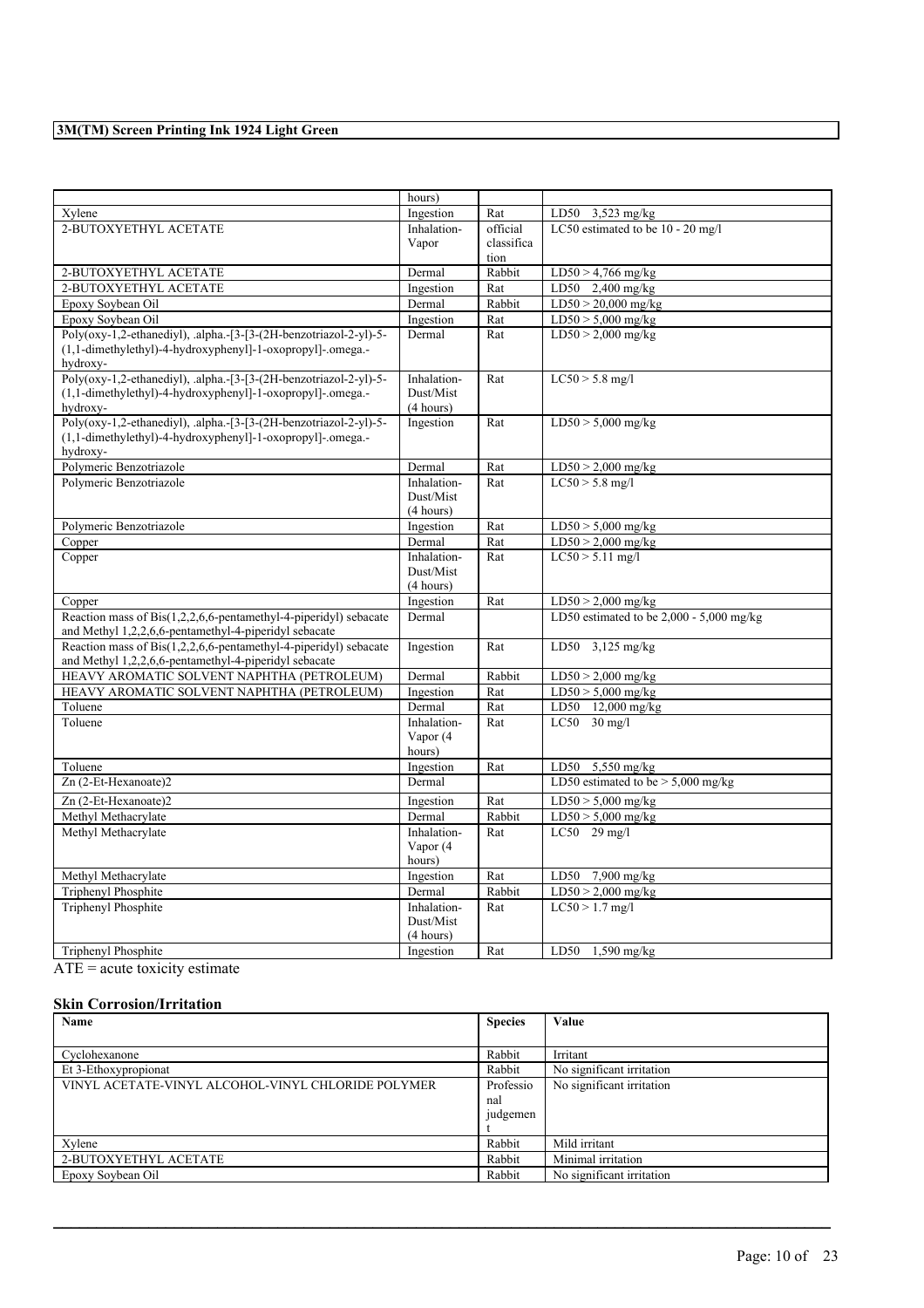| Poly(oxy-1,2-ethanediyl), .alpha.-[3-[3-(2H-benzotriazol-2-yl)-5-(1,1-      | Rabbit | No significant irritation |
|-----------------------------------------------------------------------------|--------|---------------------------|
| dimethylethyl)-4-hydroxyphenyl]-1-oxopropyl]-.omega.-hydroxy-               |        |                           |
| Polymeric Benzotriazole                                                     | Rabbit | No significant irritation |
| Copper                                                                      | Rabbit | No significant irritation |
| Reaction mass of Bis(1,2,2,6,6-pentamethyl-4-piperidyl) sebacate and Methyl | Rabbit | No significant irritation |
| 1,2,2,6,6-pentamethyl-4-piperidyl sebacate                                  |        |                           |
| HEAVY AROMATIC SOLVENT NAPHTHA (PETROLEUM)                                  | Rabbit | Irritant                  |
| Toluene                                                                     | Rabbit | Irritant                  |
| $Zn$ (2-Et-Hexanoate)2                                                      | Rabbit | Mild irritant             |
| Methyl Methacrylate                                                         | Human  | Mild irritant             |
|                                                                             | and    |                           |
|                                                                             | animal |                           |
| Triphenyl Phosphite                                                         | Rabbit | Irritant                  |

#### **Serious Eye Damage/Irritation**

| Name                                                                        | <b>Species</b> | Value                     |
|-----------------------------------------------------------------------------|----------------|---------------------------|
| Cyclohexanone                                                               | Rabbit         | Severe irritant           |
| Et 3-Ethoxypropionat                                                        | Rabbit         | Mild irritant             |
| VINYL ACETATE-VINYL ALCOHOL-VINYL CHLORIDE POLYMER                          | Professio      | No significant irritation |
|                                                                             | nal            |                           |
|                                                                             | judgemen       |                           |
| Xylene                                                                      | Rabbit         | Mild irritant             |
|                                                                             |                |                           |
| 2-BUTOXYETHYL ACETATE                                                       | Rabbit         | Mild irritant             |
| Epoxy Soybean Oil                                                           | Rabbit         | No significant irritation |
| Poly(oxy-1,2-ethanediyl), .alpha.-[3-[3-(2H-benzotriazol-2-yl)-5-(1,1-      | Rabbit         | No significant irritation |
| dimethylethyl)-4-hydroxyphenyl]-1-oxopropyl]-.omega.-hydroxy-               |                |                           |
| Polymeric Benzotriazole                                                     | Rabbit         | No significant irritation |
| Copper                                                                      | Rabbit         | Mild irritant             |
| Reaction mass of Bis(1,2,2,6,6-pentamethyl-4-piperidyl) sebacate and Methyl | Rabbit         | No significant irritation |
| 1,2,2,6,6-pentamethyl-4-piperidyl sebacate                                  |                |                           |
| HEAVY AROMATIC SOLVENT NAPHTHA (PETROLEUM)                                  | Rabbit         | Mild irritant             |
| Toluene                                                                     | Rabbit         | Moderate irritant         |
| Zn (2-Et-Hexanoate)2                                                        | Rabbit         | Severe irritant           |
| Methyl Methacrylate                                                         | Rabbit         | Moderate irritant         |
| Triphenyl Phosphite                                                         | Rabbit         | Moderate irritant         |

### **Skin Sensitization**

| Guinea<br>Not classified<br>Cyclohexanone<br>pig<br>Et 3-Ethoxypropionat<br>Not classified<br>Guinea<br>pig<br>Epoxy Soybean Oil<br>Not classified<br>Guinea<br>pig<br>Sensitizing<br>Poly(oxy-1,2-ethanediyl), .alpha.-[3-[3-(2H-benzotriazol-2-yl)-5-(1,1-<br>Guinea<br>dimethylethyl)-4-hydroxyphenyl]-1-oxopropyl]-.omega.-hydroxy-<br>pig<br>Polymeric Benzotriazole<br>Sensitizing<br>Guinea<br>pig<br>Sensitizing<br>Reaction mass of Bis(1,2,2,6,6-pentamethyl-4-piperidyl) sebacate and Methyl<br>Guinea<br>1,2,2,6,6-pentamethyl-4-piperidyl sebacate<br>pig<br>HEAVY AROMATIC SOLVENT NAPHTHA (PETROLEUM)<br>Not classified<br>Guinea<br>pig<br>Toluene<br>Not classified<br>Guinea<br>pig<br>Sensitizing<br>Methyl Methacrylate<br>Human<br>and<br>animal<br>Sensitizing<br>Triphenyl Phosphite<br>Mouse | Name | <b>Species</b> | Value |
|----------------------------------------------------------------------------------------------------------------------------------------------------------------------------------------------------------------------------------------------------------------------------------------------------------------------------------------------------------------------------------------------------------------------------------------------------------------------------------------------------------------------------------------------------------------------------------------------------------------------------------------------------------------------------------------------------------------------------------------------------------------------------------------------------------------------|------|----------------|-------|
|                                                                                                                                                                                                                                                                                                                                                                                                                                                                                                                                                                                                                                                                                                                                                                                                                      |      |                |       |
|                                                                                                                                                                                                                                                                                                                                                                                                                                                                                                                                                                                                                                                                                                                                                                                                                      |      |                |       |
|                                                                                                                                                                                                                                                                                                                                                                                                                                                                                                                                                                                                                                                                                                                                                                                                                      |      |                |       |
|                                                                                                                                                                                                                                                                                                                                                                                                                                                                                                                                                                                                                                                                                                                                                                                                                      |      |                |       |
|                                                                                                                                                                                                                                                                                                                                                                                                                                                                                                                                                                                                                                                                                                                                                                                                                      |      |                |       |
|                                                                                                                                                                                                                                                                                                                                                                                                                                                                                                                                                                                                                                                                                                                                                                                                                      |      |                |       |
|                                                                                                                                                                                                                                                                                                                                                                                                                                                                                                                                                                                                                                                                                                                                                                                                                      |      |                |       |
|                                                                                                                                                                                                                                                                                                                                                                                                                                                                                                                                                                                                                                                                                                                                                                                                                      |      |                |       |
|                                                                                                                                                                                                                                                                                                                                                                                                                                                                                                                                                                                                                                                                                                                                                                                                                      |      |                |       |
|                                                                                                                                                                                                                                                                                                                                                                                                                                                                                                                                                                                                                                                                                                                                                                                                                      |      |                |       |
|                                                                                                                                                                                                                                                                                                                                                                                                                                                                                                                                                                                                                                                                                                                                                                                                                      |      |                |       |
|                                                                                                                                                                                                                                                                                                                                                                                                                                                                                                                                                                                                                                                                                                                                                                                                                      |      |                |       |
|                                                                                                                                                                                                                                                                                                                                                                                                                                                                                                                                                                                                                                                                                                                                                                                                                      |      |                |       |
|                                                                                                                                                                                                                                                                                                                                                                                                                                                                                                                                                                                                                                                                                                                                                                                                                      |      |                |       |
|                                                                                                                                                                                                                                                                                                                                                                                                                                                                                                                                                                                                                                                                                                                                                                                                                      |      |                |       |
|                                                                                                                                                                                                                                                                                                                                                                                                                                                                                                                                                                                                                                                                                                                                                                                                                      |      |                |       |
|                                                                                                                                                                                                                                                                                                                                                                                                                                                                                                                                                                                                                                                                                                                                                                                                                      |      |                |       |
|                                                                                                                                                                                                                                                                                                                                                                                                                                                                                                                                                                                                                                                                                                                                                                                                                      |      |                |       |
|                                                                                                                                                                                                                                                                                                                                                                                                                                                                                                                                                                                                                                                                                                                                                                                                                      |      |                |       |
|                                                                                                                                                                                                                                                                                                                                                                                                                                                                                                                                                                                                                                                                                                                                                                                                                      |      |                |       |
|                                                                                                                                                                                                                                                                                                                                                                                                                                                                                                                                                                                                                                                                                                                                                                                                                      |      |                |       |

# **Respiratory Sensitization**

| Name | species | alue |
|------|---------|------|
|      |         |      |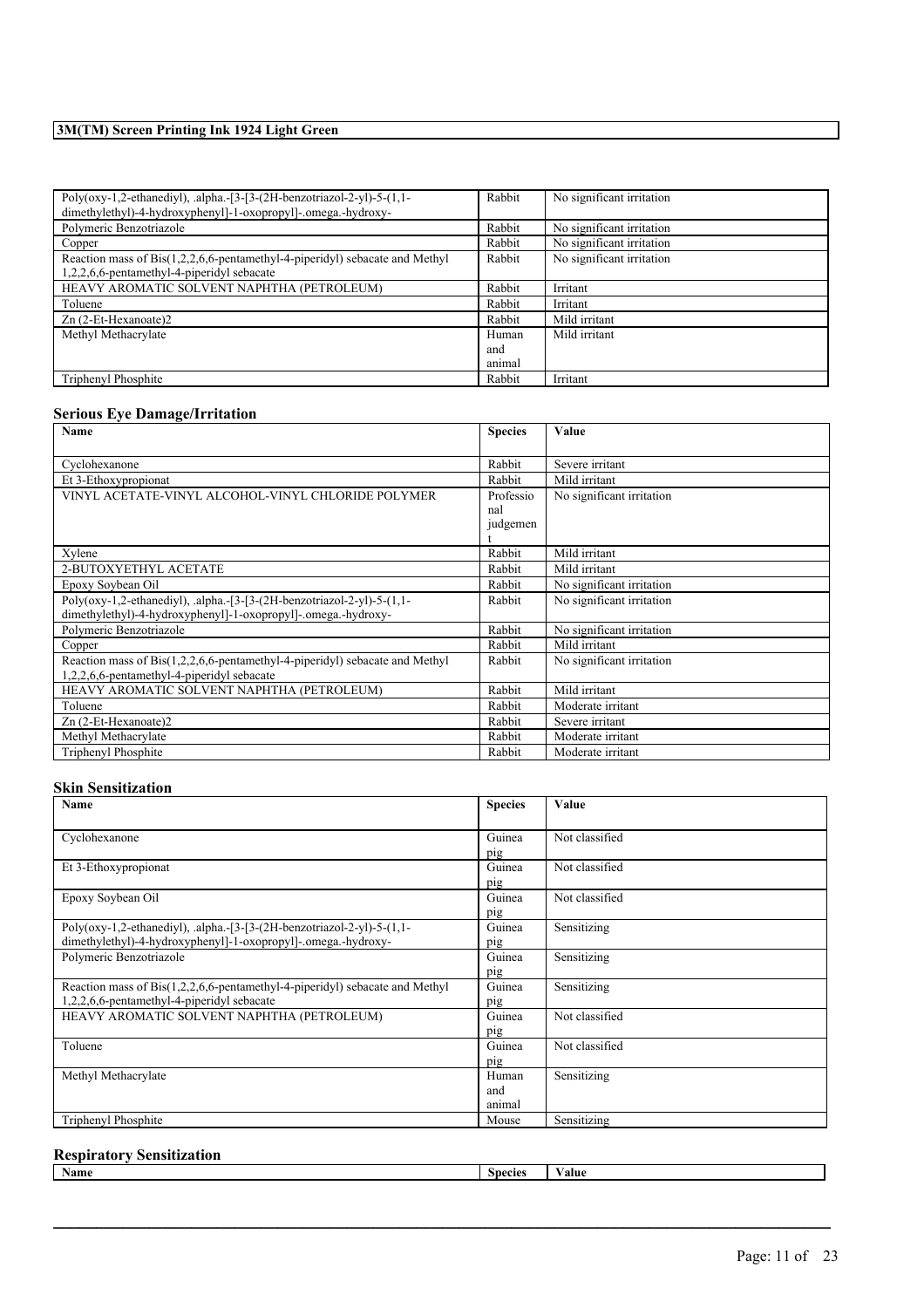| Methy'       | $\mathbf{v}$ | classified |
|--------------|--------------|------------|
| Methacrylate | Human        | No         |

### **Germ Cell Mutagenicity**

| Name                                                                        | Route    | Value                                                                           |
|-----------------------------------------------------------------------------|----------|---------------------------------------------------------------------------------|
|                                                                             |          |                                                                                 |
| Cyclohexanone                                                               | In vivo  | Not mutagenic                                                                   |
| Cyclohexanone                                                               | In Vitro | Some positive data exist, but the data are not<br>sufficient for classification |
| Et 3-Ethoxypropionat                                                        | In Vitro | Not mutagenic                                                                   |
| Xylene                                                                      | In Vitro | Not mutagenic                                                                   |
| Xylene                                                                      | In vivo  | Not mutagenic                                                                   |
| Epoxy Soybean Oil                                                           | In Vitro | Not mutagenic                                                                   |
| Reaction mass of Bis(1,2,2,6,6-pentamethyl-4-piperidyl) sebacate and Methyl | In Vitro | Not mutagenic                                                                   |
| 1,2,2,6,6-pentamethyl-4-piperidyl sebacate                                  |          |                                                                                 |
| Toluene                                                                     | In Vitro | Not mutagenic                                                                   |
| Toluene                                                                     | In vivo  | Not mutagenic                                                                   |
| Methyl Methacrylate                                                         | In vivo  | Not mutagenic                                                                   |
| Methyl Methacrylate                                                         | In Vitro | Some positive data exist, but the data are not<br>sufficient for classification |

### **Carcinogenicity**

| Name                                       | Route      | <b>Species</b> | Value                                          |
|--------------------------------------------|------------|----------------|------------------------------------------------|
| Cyclohexanone                              | Ingestion  | Multiple       | Some positive data exist, but the data are not |
|                                            |            | animal         | sufficient for classification                  |
|                                            |            | species        |                                                |
| Xylene                                     | Dermal     | Rat            | Not carcinogenic                               |
| Xylene                                     | Ingestion  | Multiple       | Not carcinogenic                               |
|                                            |            | animal         |                                                |
|                                            |            | species        |                                                |
| Xylene                                     | Inhalation | Human          | Some positive data exist, but the data are not |
|                                            |            |                | sufficient for classification                  |
| Epoxy Soybean Oil                          | Ingestion  | Rat            | Not carcinogenic                               |
| HEAVY AROMATIC SOLVENT NAPHTHA (PETROLEUM) | Dermal     | Mouse          | Some positive data exist, but the data are not |
|                                            |            |                | sufficient for classification                  |
| Toluene                                    | Dermal     | Mouse          | Some positive data exist, but the data are not |
|                                            |            |                | sufficient for classification                  |
| Toluene                                    | Ingestion  | Rat            | Some positive data exist, but the data are not |
|                                            |            |                | sufficient for classification                  |
| Toluene                                    | Inhalation | Mouse          | Some positive data exist, but the data are not |
|                                            |            |                | sufficient for classification                  |
| Methyl Methacrylate                        | Ingestion  | Rat            | Not carcinogenic                               |
| Methyl Methacrylate                        | Inhalation | Human          | Not carcinogenic                               |
|                                            |            | and            |                                                |
|                                            |            | animal         |                                                |

# **Reproductive Toxicity**

# **Reproductive and/or Developmental Effects**

| <b>Name</b>   | Route      | <b>Value</b>                           | <b>Species</b> | <b>Test Result</b> | <b>Exposure</b> |
|---------------|------------|----------------------------------------|----------------|--------------------|-----------------|
|               |            |                                        |                |                    | <b>Duration</b> |
| Cyclohexanone | Inhalation | Not classified for female reproduction | Rat            | <b>NOAEL4</b>      | 2 generation    |
|               |            |                                        |                | mg/l               |                 |
| Cyclohexanone | Inhalation | Not classified for male reproduction   | Rat            | NOAEL <sub>2</sub> | 2 generation    |
|               |            |                                        |                | mg/l               |                 |
| Cyclohexanone | Ingestion  | Not classified for development         | Mouse          | LOAEL.             | during          |
|               |            |                                        |                | 1,100              | organogenesis   |
|               |            |                                        |                | mg/kg/day          |                 |
| Cyclohexanone | Inhalation | Not classified for development         | Rat            | NOAEL <sub>2</sub> | 2 generation    |
|               |            |                                        |                | mg/l               |                 |
| Xylene        | Inhalation | Not classified for female reproduction | Human          | <b>NOAEL Not</b>   | occupational    |
|               |            |                                        |                | available          | exposure        |
| Xylene        | Ingestion  | Not classified for development         | Mouse          | <b>NOAEL Not</b>   | during          |
|               |            |                                        |                | available          | organogenesis   |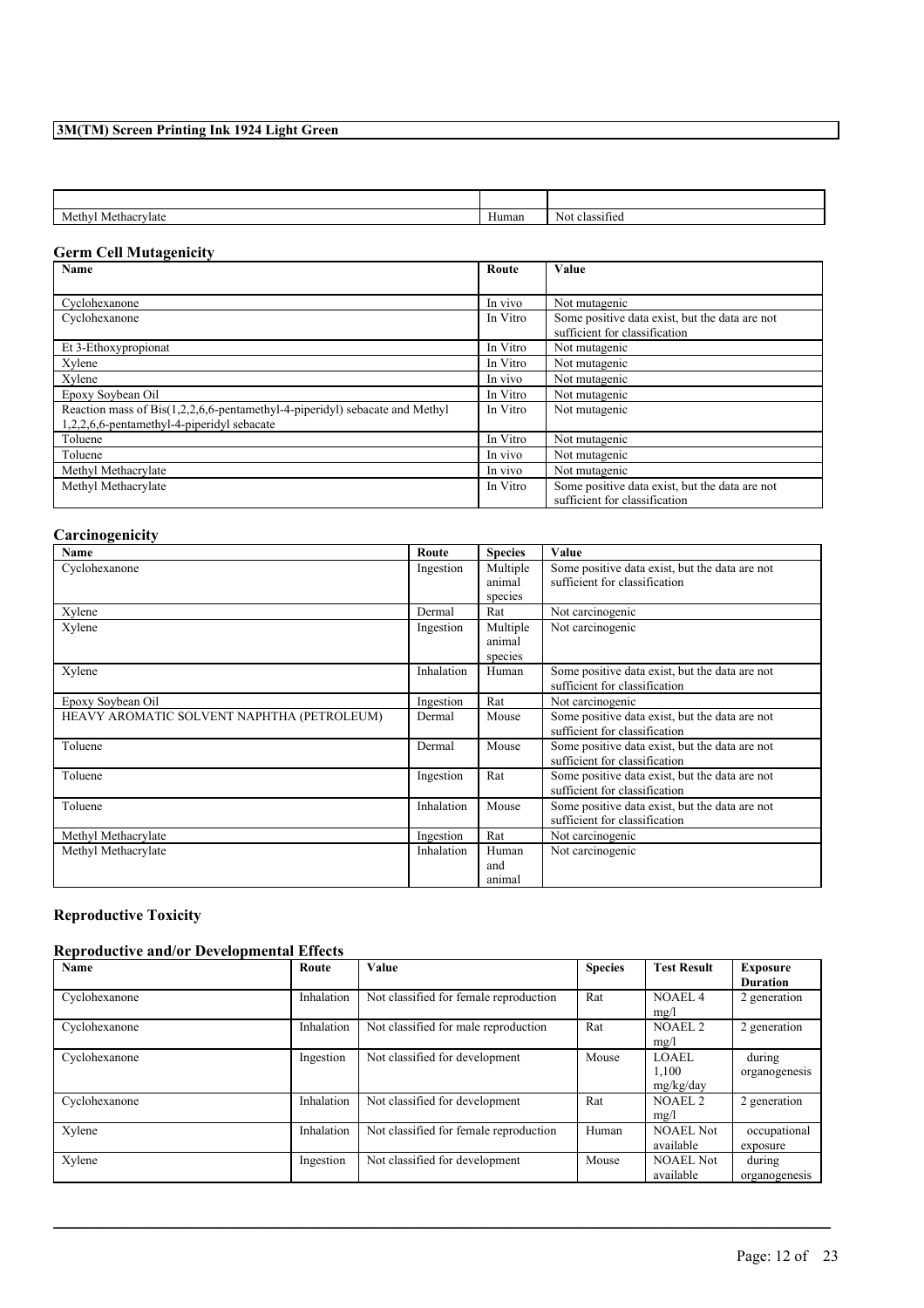| Xylene               | Inhalation | Not classified for development         | Multiple<br>animal<br>species | NOAEL Not<br>available             | during<br>gestation       |
|----------------------|------------|----------------------------------------|-------------------------------|------------------------------------|---------------------------|
| Epoxy Soybean Oil    | Ingestion  | Not classified for female reproduction | Rat                           | <b>NOAEL</b><br>1.000<br>mg/kg/day | 1 generation              |
| Epoxy Soybean Oil    | Ingestion  | Not classified for male reproduction   | Rat                           | NOAEL<br>1.000<br>mg/kg/day        | generation                |
| Epoxy Soybean Oil    | Ingestion  | Not classified for development         | Rat                           | NOAEL<br>1.000<br>mg/kg/day        | 1 generation              |
| Toluene              | Inhalation | Not classified for female reproduction | Human                         | NOAEL Not<br>available             | occupational<br>exposure  |
| Toluene              | Inhalation | Not classified for male reproduction   | Rat                           | <b>NOAEL 2.3</b><br>mg/l           | 1 generation              |
| Toluene              | Ingestion  | Toxic to development                   | Rat                           | <b>LOAEL 520</b><br>mg/kg/day      | during<br>gestation       |
| Toluene              | Inhalation | Toxic to development                   | Human                         | NOAEL Not<br>available             | poisoning<br>and/or abuse |
| Zn (2-Et-Hexanoate)2 | Ingestion  | Toxic to female reproduction           | Rat                           | <b>NOAEL 300</b><br>mg/kg/day      | 1 generation              |
| Zn (2-Et-Hexanoate)2 | Ingestion  | Toxic to male reproduction             | Rat                           | <b>NOAEL 300</b><br>mg/kg/day      | 1 generation              |
| Zn (2-Et-Hexanoate)2 | Ingestion  | Toxic to development                   | Rat                           | <b>NOAEL 100</b><br>mg/kg/day      | 1 generation              |
| Methyl Methacrylate  | Inhalation | Not classified for male reproduction   | Mouse                         | <b>NOAEL 36.9</b><br>mg/l          |                           |
| Methyl Methacrylate  | Inhalation | Not classified for development         | Rat                           | <b>NOAEL 8.3</b><br>mg/l           | during<br>organogenesis   |

### **Lactation**

| Name           | Rout      | snecies | ⁄ alue                                                                                        |
|----------------|-----------|---------|-----------------------------------------------------------------------------------------------|
| $ -$<br>Xvlene | Ingestion | Mouse   | lactation<br>tσ<br>. or<br>N0<br>on<br>$. \triangle^+$<br>T/T<br>class.<br>$\sim$<br>1е.<br>ю |

# **Target Organ(s)**

# **Specific Target Organ Toxicity - single exposure**

| Name          | Route      | <b>Target Organ(s)</b> | Value                             | <b>Species</b> | <b>Test Result</b> | <b>Exposure</b><br><b>Duration</b> |
|---------------|------------|------------------------|-----------------------------------|----------------|--------------------|------------------------------------|
|               |            |                        |                                   |                |                    |                                    |
| Cyclohexanone | Inhalation | central nervous        | May cause drowsiness or           | Guinea         | LOAEL 16.1         | 6 hours                            |
|               |            | system depression      | dizziness                         | pig            | mg/l               |                                    |
| Cyclohexanone | Inhalation | respiratory irritation | Some positive data exist, but the | Human          | <b>NOAEL Not</b>   |                                    |
|               |            |                        | data are not sufficient for       |                | available          |                                    |
|               |            |                        | classification                    |                |                    |                                    |
| Cyclohexanone | Ingestion  | central nervous        | May cause drowsiness or           | Professio      | <b>NOAEL Not</b>   |                                    |
|               |            | system depression      | dizziness                         | nal            | available          |                                    |
|               |            |                        |                                   | judgeme        |                    |                                    |
|               |            |                        |                                   | nt             |                    |                                    |
| Xylene        | Inhalation | auditory system        | Causes damage to organs           | Rat            | LOAEL 6.3          | 8 hours                            |
|               |            |                        |                                   |                | mg/l               |                                    |
| Xylene        | Inhalation | central nervous        | May cause drowsiness or           | Human          | <b>NOAEL Not</b>   |                                    |
|               |            | system depression      | dizziness                         |                | available          |                                    |
| Xylene        | Inhalation | respiratory irritation | Some positive data exist, but the | Human          | <b>NOAEL Not</b>   |                                    |
|               |            |                        | data are not sufficient for       |                | available          |                                    |
|               |            |                        | classification                    |                |                    |                                    |
| Xylene        | Inhalation | eves                   | Not classified                    | Rat            | NOAEL 3.5          | not available                      |
|               |            |                        |                                   |                | mg/l               |                                    |
| Xylene        | Inhalation | liver                  | Not classified                    | Multiple       | <b>NOAEL Not</b>   |                                    |
|               |            |                        |                                   | animal         | available          |                                    |
|               |            |                        |                                   | species        |                    |                                    |
| Xylene        | Ingestion  | central nervous        | May cause drowsiness or           | Multiple       | <b>NOAEL Not</b>   |                                    |
|               |            | system depression      | dizziness                         | animal         | available          |                                    |
|               |            |                        |                                   | species        |                    |                                    |
| Xylene        | Ingestion  | eves                   | Not classified                    | Rat            | <b>NOAEL 250</b>   | not applicable                     |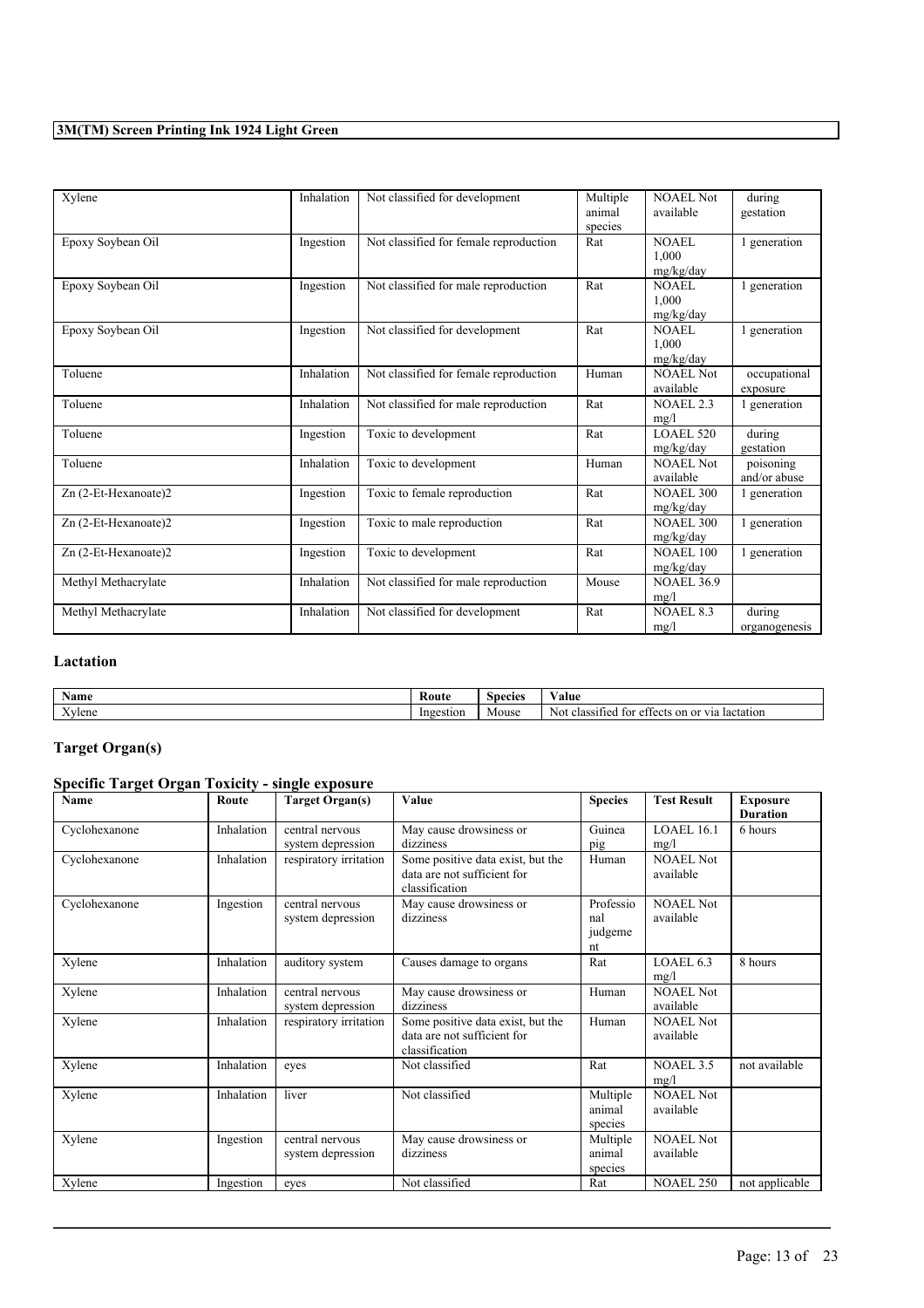|                                                                |            |                                                                                                                                                    |                                                                                    |                                              | mg/kg                          |                           |
|----------------------------------------------------------------|------------|----------------------------------------------------------------------------------------------------------------------------------------------------|------------------------------------------------------------------------------------|----------------------------------------------|--------------------------------|---------------------------|
| 2-BUTOXYETHYL<br>ACETATE                                       | Dermal     | kidney and/or<br>bladder                                                                                                                           | Not classified                                                                     | Rabbit                                       | <b>NOAEL Not</b><br>available  | 24 hours                  |
| 2-BUTOXYETHYL<br><b>ACETATE</b>                                | Dermal     | blood                                                                                                                                              | Not classified                                                                     | Rabbit                                       | LOAEL<br>$3,191$ mg/kg         | 24 hours                  |
| 2-BUTOXYETHYL<br><b>ACETATE</b>                                | Dermal     | heart   endocrine<br>system  <br>hematoppoitic<br>system   liver  <br>nervous system                                                               | Not classified                                                                     | Rabbit                                       | <b>NOAEL</b><br>$10,000$ mg/kg | 24 hours                  |
| 2-BUTOXYETHYL<br><b>ACETATE</b>                                | Inhalation | central nervous<br>system depression                                                                                                               | Some positive data exist, but the<br>data are not sufficient for<br>classification | similar<br>compoun<br>$\mathrm{d}\mathrm{s}$ | <b>NOAEL Not</b><br>available  |                           |
| 2-BUTOXYETHYL<br><b>ACETATE</b>                                | Inhalation | blood   heart  <br>endocrine system  <br>hematoppoitic<br>system   liver  <br>nervous system  <br>kidney and/or<br>bladder   respiratory<br>system | Not classified                                                                     | Multiple<br>animal<br>species                | $NOAEL$ <sub>2.6</sub><br>mg/l | 4 hours                   |
| 2-BUTOXYETHYL<br><b>ACETATE</b>                                | Ingestion  | blood                                                                                                                                              | Some positive data exist, but the<br>data are not sufficient for<br>classification | Rat                                          | <b>LOAEL</b><br>$2,400$ mg/kg  | not applicable            |
| 2-BUTOXYETHYL<br><b>ACETATE</b>                                | Ingestion  | hematoppoitic<br>system                                                                                                                            | Not classified                                                                     | Rat                                          | <b>NOAEL</b><br>$2,400$ mg/kg  | not applicable            |
| 2-BUTOXYETHYL<br><b>ACETATE</b>                                | Ingestion  | kidney and/or<br>bladder                                                                                                                           | Not classified                                                                     | Rat                                          | <b>LOAEL</b><br>2,400 mg/kg    | not applicable            |
| 2-BUTOXYETHYL<br><b>ACETATE</b>                                | Ingestion  | heart   liver  <br>nervous system                                                                                                                  | Not classified                                                                     | Rat                                          | <b>NOAEL</b><br>$3,000$ mg/kg  | not applicable            |
| <b>HEAVY AROMATIC</b><br><b>SOLVENT NAPHTHA</b><br>(PETROLEUM) | Inhalation | central nervous<br>system depression                                                                                                               | May cause drowsiness or<br>dizziness                                               | Human<br>and<br>animal                       | <b>NOAEL Not</b><br>available  |                           |
| <b>HEAVY AROMATIC</b><br><b>SOLVENT NAPHTHA</b><br>(PETROLEUM) | Inhalation | respiratory irritation                                                                                                                             | Some positive data exist, but the<br>data are not sufficient for<br>classification | Professio<br>nal<br>judgeme<br>nt            | <b>NOAEL Not</b><br>available  |                           |
| <b>HEAVY AROMATIC</b><br><b>SOLVENT NAPHTHA</b><br>(PETROLEUM) | Ingestion  | central nervous<br>system depression                                                                                                               | May cause drowsiness or<br>dizziness                                               | Professio<br>nal<br>judgeme<br>nt            | <b>NOAEL Not</b><br>available  |                           |
| Toluene                                                        | Inhalation | central nervous<br>system depression                                                                                                               | May cause drowsiness or<br>dizziness                                               | Human                                        | <b>NOAEL Not</b><br>available  |                           |
| Toluene                                                        | Inhalation | respiratory irritation                                                                                                                             | Some positive data exist, but the<br>data are not sufficient for<br>classification | Human                                        | <b>NOAEL Not</b><br>available  |                           |
| Toluene                                                        | Inhalation | immune system                                                                                                                                      | Not classified                                                                     | Mouse                                        | <b>NOAEL</b><br>$0.004$ mg/l   | 3 hours                   |
| Toluene                                                        | Ingestion  | central nervous<br>system depression                                                                                                               | May cause drowsiness or<br>dizziness                                               | Human                                        | <b>NOAEL Not</b><br>available  | poisoning<br>and/or abuse |
| Zn (2-Et-Hexanoate)2                                           | Inhalation | respiratory irritation                                                                                                                             | Some positive data exist, but the<br>data are not sufficient for<br>classification | similar<br>health<br>hazards                 | <b>NOAEL</b> not<br>available  |                           |
| Methyl Methacrylate                                            | Inhalation | respiratory irritation                                                                                                                             | May cause respiratory irritation                                                   | Human                                        | <b>NOAEL Not</b><br>available  | occupational<br>exposure  |

### **Specific Target Organ Toxicity - repeated exposure**

| Name                 | Route      | Target Organ(s)       | Value          | <b>Species</b> | <b>Test Result</b> | <b>Exposure</b> |
|----------------------|------------|-----------------------|----------------|----------------|--------------------|-----------------|
|                      |            |                       |                |                |                    | <b>Duration</b> |
| Cyclohexanone        | Inhalation | liver   kidney and/or | Not classified | Rabbit         | <b>NOAEL 0.76</b>  | 50 days         |
|                      |            | bladder               |                |                | mg/l               |                 |
| Cyclohexanone        | Ingestion  | liver                 | Not classified | Mouse          | <b>NOAEL</b>       | 90 days         |
|                      |            |                       |                |                | 4.800              |                 |
|                      |            |                       |                |                | mg/kg/day          |                 |
| Et 3-Ethoxypropionat | Inhalation | hematopoietic         | Not classified | Rat            | NOAEL 6            | 90 days         |
|                      |            | system                |                |                | mg/l               |                 |
| Et 3-Ethoxypropionat | Inhalation | nervous system        | Not classified | Rat            | NOAEL 6            | 17 days         |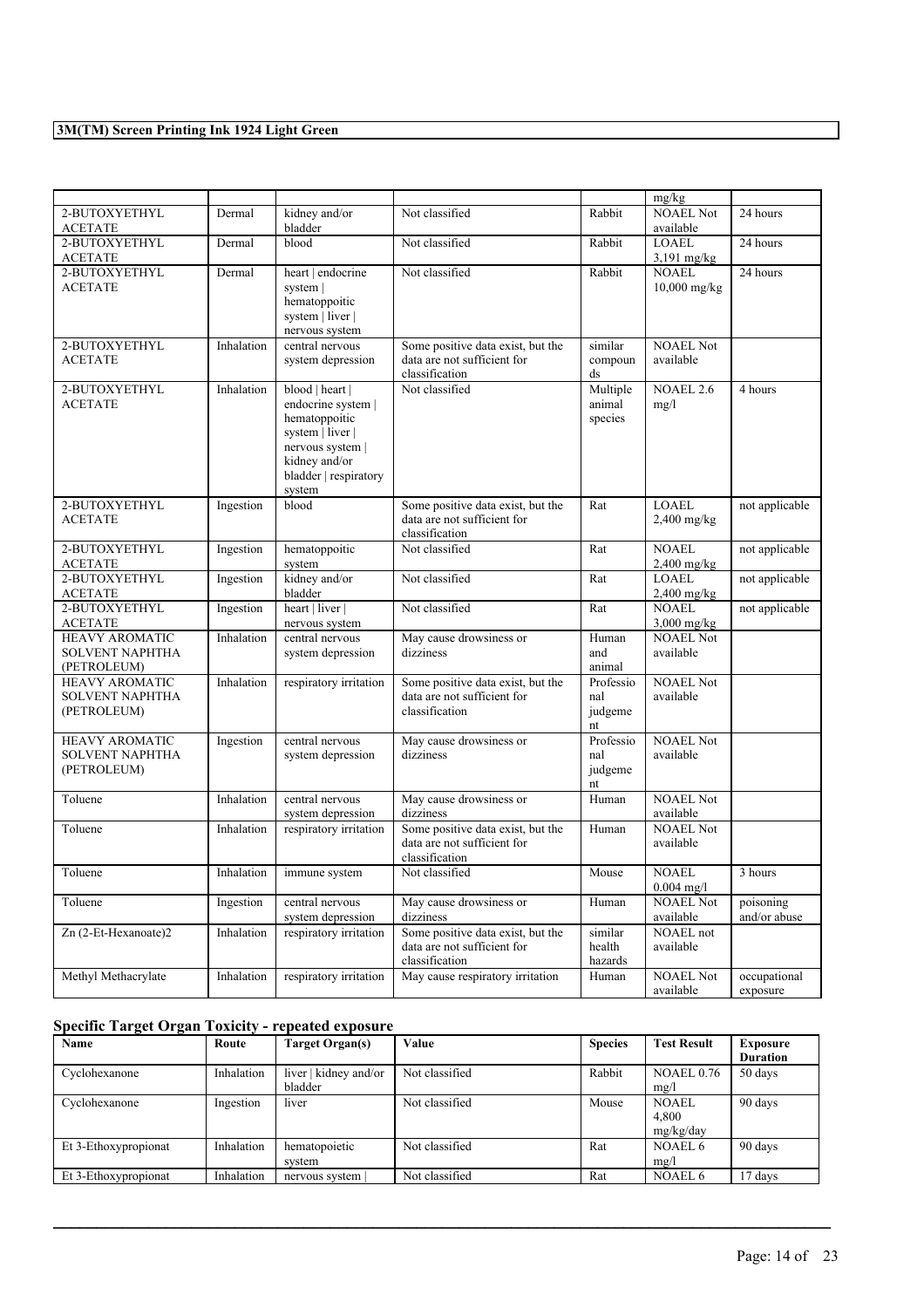|                                 |            | heart   liver  <br>immune system  <br>kidney and/or<br>bladder                                                                                                           |                                                                                                             |                               | mg/l                               |                           |
|---------------------------------|------------|--------------------------------------------------------------------------------------------------------------------------------------------------------------------------|-------------------------------------------------------------------------------------------------------------|-------------------------------|------------------------------------|---------------------------|
| Et 3-Ethoxypropionat            | Ingestion  | liver                                                                                                                                                                    | Not classified                                                                                              | Rat                           | <b>NOAEL</b><br>1,000<br>mg/kg/day | 17 days                   |
| Et 3-Ethoxypropionat            | Ingestion  | hematopoietic<br>system                                                                                                                                                  | Not classified                                                                                              | Rat                           | <b>NOAEL</b><br>1,000<br>mg/kg/day | 28 days                   |
| Et 3-Ethoxypropionat            | Ingestion  | kidney and/or<br>bladder   respiratory<br>system                                                                                                                         | Not classified                                                                                              | Rat                           | <b>NOAEL</b><br>1,000<br>mg/kg/day | 17 days                   |
| Xylene                          | Inhalation | nervous system                                                                                                                                                           | Causes damage to organs through<br>prolonged or repeated exposure                                           | Rat                           | LOAEL 0.4<br>mg/l                  | 4 weeks                   |
| Xylene                          | Inhalation | auditory system                                                                                                                                                          | May cause damage to organs<br>though prolonged or repeated<br>exposure                                      | Rat                           | LOAEL 7.8<br>mg/l                  | 5 days                    |
| Xylene                          | Inhalation | liver                                                                                                                                                                    | Not classified                                                                                              | Multiple<br>animal<br>species | <b>NOAEL Not</b><br>available      |                           |
| Xylene                          | Inhalation | heart   endocrine<br>system<br>gastrointestinal tract<br>hematopoietic<br>system   muscles  <br>kidney and/or<br>bladder   respiratory<br>system                         | Not classified                                                                                              | Multiple<br>animal<br>species | NOAEL 3.5<br>mg/l                  | 13 weeks                  |
| Xylene                          | Ingestion  | auditory system                                                                                                                                                          | Not classified                                                                                              | Rat                           | <b>NOAEL 900</b><br>mg/kg/day      | 2 weeks                   |
| Xylene                          | Ingestion  | kidney and/or<br>bladder                                                                                                                                                 | Not classified                                                                                              | Rat                           | <b>NOAEL</b><br>1,500<br>mg/kg/day | 90 days                   |
| Xylene                          | Ingestion  | liver                                                                                                                                                                    | Not classified                                                                                              | Multiple<br>animal<br>species | <b>NOAEL Not</b><br>available      |                           |
| Xylene                          | Ingestion  | heart   skin  <br>endocrine system  <br>bone, teeth, nails,<br>and/or hair $ $<br>hematopoietic<br>system   immune<br>system   nervous<br>system   respiratory<br>system | Not classified                                                                                              | Mouse                         | <b>NOAEL</b><br>1,000<br>mg/kg/day | 103 weeks                 |
| 2-BUTOXYETHYL<br>ACETATE        | Inhalation | blood                                                                                                                                                                    | May cause damage to organs<br>though prolonged or repeated<br>exposure                                      | Multiple<br>animal<br>species | NOAEL 0.7<br>mg/l                  | 10 months                 |
| 2-BUTOXYETHYL<br><b>ACETATE</b> | Inhalation | kidney and/or<br>bladder                                                                                                                                                 | Not classified                                                                                              | Multiple<br>animal<br>species | LOAEL 0.7<br>mg/l                  | 10 months                 |
| 2-BUTOXYETHYL<br><b>ACETATE</b> | Inhalation | heart   endocrine<br>system  <br>hematopoietic<br>system   liver  <br>nervous system  <br>respiratory system                                                             | Not classified                                                                                              | Multiple<br>animal<br>species | NOAEL 0.7<br>mg/l                  | 10 months                 |
| Epoxy Soybean Oil               | Ingestion  | liver   kidney and/or<br>bladder                                                                                                                                         | Not classified                                                                                              | Rat                           | <b>NOAEL</b><br>1,250<br>mg/kg/day | 2 years                   |
| Toluene                         | Inhalation | auditory system  <br>nervous system  <br>eyes   olfactory<br>system                                                                                                      | Causes damage to organs through<br>Human<br><b>NOAEL Not</b><br>prolonged or repeated exposure<br>available |                               |                                    | poisoning<br>and/or abuse |
| Toluene                         | Inhalation | respiratory system                                                                                                                                                       | Some positive data exist, but the<br>data are not sufficient for<br>classification                          | Rat                           | LOAEL 2.3<br>mg/l                  | 15 months                 |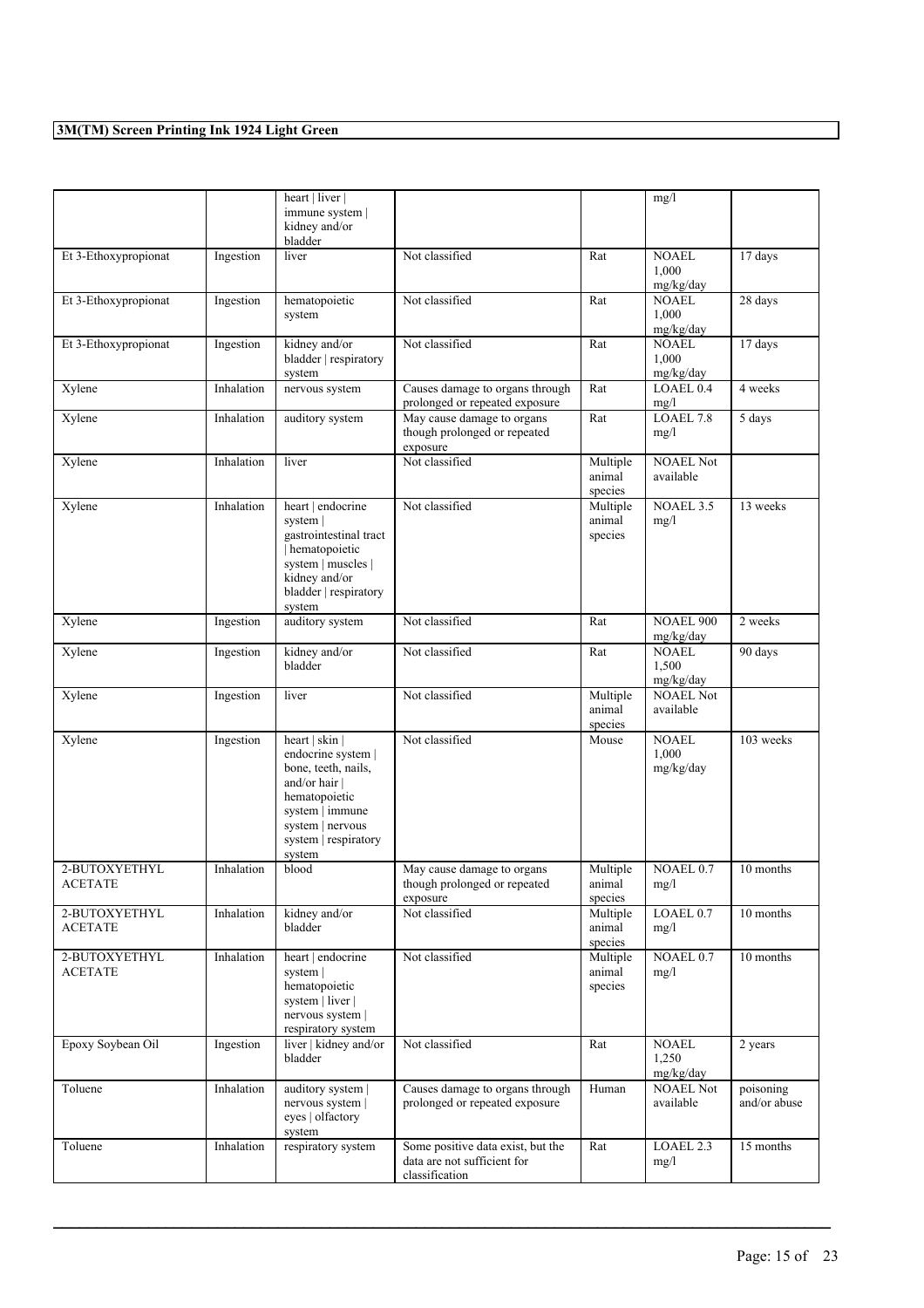| Toluene             | Inhalation | heart   liver   kidney<br>and/or bladder     | Not classified                                                                     | Rat                           | <b>NOAEL 11.3</b><br>mg/l          | 15 weeks                 |
|---------------------|------------|----------------------------------------------|------------------------------------------------------------------------------------|-------------------------------|------------------------------------|--------------------------|
| Toluene             | Inhalation | endocrine system                             | Not classified                                                                     | Rat                           | $NOAEL$ 1.1<br>mg/l                | 4 weeks                  |
| Toluene             | Inhalation | immune system                                | Not classified                                                                     | Mouse                         | <b>NOAEL Not</b><br>available      | 20 days                  |
| Toluene             | Inhalation | bone, teeth, nails,<br>and/or hair           | Not classified                                                                     | Mouse                         | <b>NOAEL 1.1</b><br>mg/l           | 8 weeks                  |
| Toluene             | Inhalation | hematopoietic<br>system   vascular<br>system | Not classified                                                                     | Human                         | <b>NOAEL Not</b><br>available      | occupational<br>exposure |
| Toluene             | Inhalation | gastrointestinal tract                       | Not classified                                                                     | Multiple<br>animal<br>species | <b>NOAEL 11.3</b><br>mg/l          | 15 weeks                 |
| Toluene             | Ingestion  | nervous system                               | Some positive data exist, but the<br>data are not sufficient for<br>classification | Rat                           | <b>NOAEL 625</b><br>mg/kg/day      | 13 weeks                 |
| Toluene             | Ingestion  | heart                                        | Not classified                                                                     | Rat                           | <b>NOAEL</b><br>2.500<br>mg/kg/day | 13 weeks                 |
| Toluene             | Ingestion  | liver   kidney and/or<br>bladder             | Not classified                                                                     | Multiple<br>animal<br>species | <b>NOAEL</b><br>2,500<br>mg/kg/day | 13 weeks                 |
| Toluene             | Ingestion  | hematopoietic<br>system                      | Not classified                                                                     | Mouse                         | <b>NOAEL 600</b><br>mg/kg/day      | 14 days                  |
| Toluene             | Ingestion  | endocrine system                             | Not classified                                                                     | Mouse                         | <b>NOAEL 105</b><br>mg/kg/day      | 28 days                  |
| Toluene             | Ingestion  | immune system                                | Not classified                                                                     | Mouse                         | <b>NOAEL 105</b><br>mg/kg/day      | 4 weeks                  |
| Methyl Methacrylate | Dermal     | peripheral nervous<br>system                 | Not classified                                                                     | Human                         | <b>NOAEL Not</b><br>available      | occupational<br>exposure |
| Methyl Methacrylate | Inhalation | olfactory system                             | Causes damage to organs through<br>prolonged or repeated exposure                  | Human                         | <b>NOAEL Not</b><br>available      | occupational<br>exposure |
| Methyl Methacrylate | Inhalation | kidney and/or<br>bladder                     | Not classified                                                                     | Multiple<br>animal<br>species | <b>NOAEL Not</b><br>available      | 14 weeks                 |
| Methyl Methacrylate | Inhalation | liver                                        | Not classified                                                                     | Mouse                         | <b>NOAEL 12.3</b><br>mg/l          | 14 weeks                 |
| Methyl Methacrylate | Inhalation | respiratory system                           | Not classified                                                                     | Human                         | <b>NOAEL Not</b><br>available      | occupational<br>exposure |
| Triphenyl Phosphite | Ingestion  | nervous system                               | May cause damage to organs<br>though prolonged or repeated<br>exposure             | Rat                           | <b>NOAEL 15</b><br>mg/kg/day       | 28 days                  |

#### **Aspiration Hazard**

| <b>Name</b>                                                   | Value             |
|---------------------------------------------------------------|-------------------|
| Xvlene                                                        | Aspiration hazard |
| <b>(PETROL</b><br>AROMATIC SOLVENT NAPHTHA<br>HEAVY,<br>LEUM) | Aspiration hazard |
| Toluene                                                       | Aspiration hazard |

Please contact the address or phone number listed on the first page of the SDS for additional toxicological information **on this material and/or its components.**

# **SECTION 12: Ecological information**

The information below may not agree with the EU material classification in Section 2 and/or the ingredient classifications in Section 3 if specific ingredient classifications are mandated by a competent authority. In addition, statements and data presented in Section 12 are based on UN GHS calculation rules and classifications derived from **3M assessments.**

 $\mathcal{L}_\mathcal{L} = \mathcal{L}_\mathcal{L} = \mathcal{L}_\mathcal{L} = \mathcal{L}_\mathcal{L} = \mathcal{L}_\mathcal{L} = \mathcal{L}_\mathcal{L} = \mathcal{L}_\mathcal{L} = \mathcal{L}_\mathcal{L} = \mathcal{L}_\mathcal{L} = \mathcal{L}_\mathcal{L} = \mathcal{L}_\mathcal{L} = \mathcal{L}_\mathcal{L} = \mathcal{L}_\mathcal{L} = \mathcal{L}_\mathcal{L} = \mathcal{L}_\mathcal{L} = \mathcal{L}_\mathcal{L} = \mathcal{L}_\mathcal{L}$ 

#### **12.1. Toxicity**

No product test data available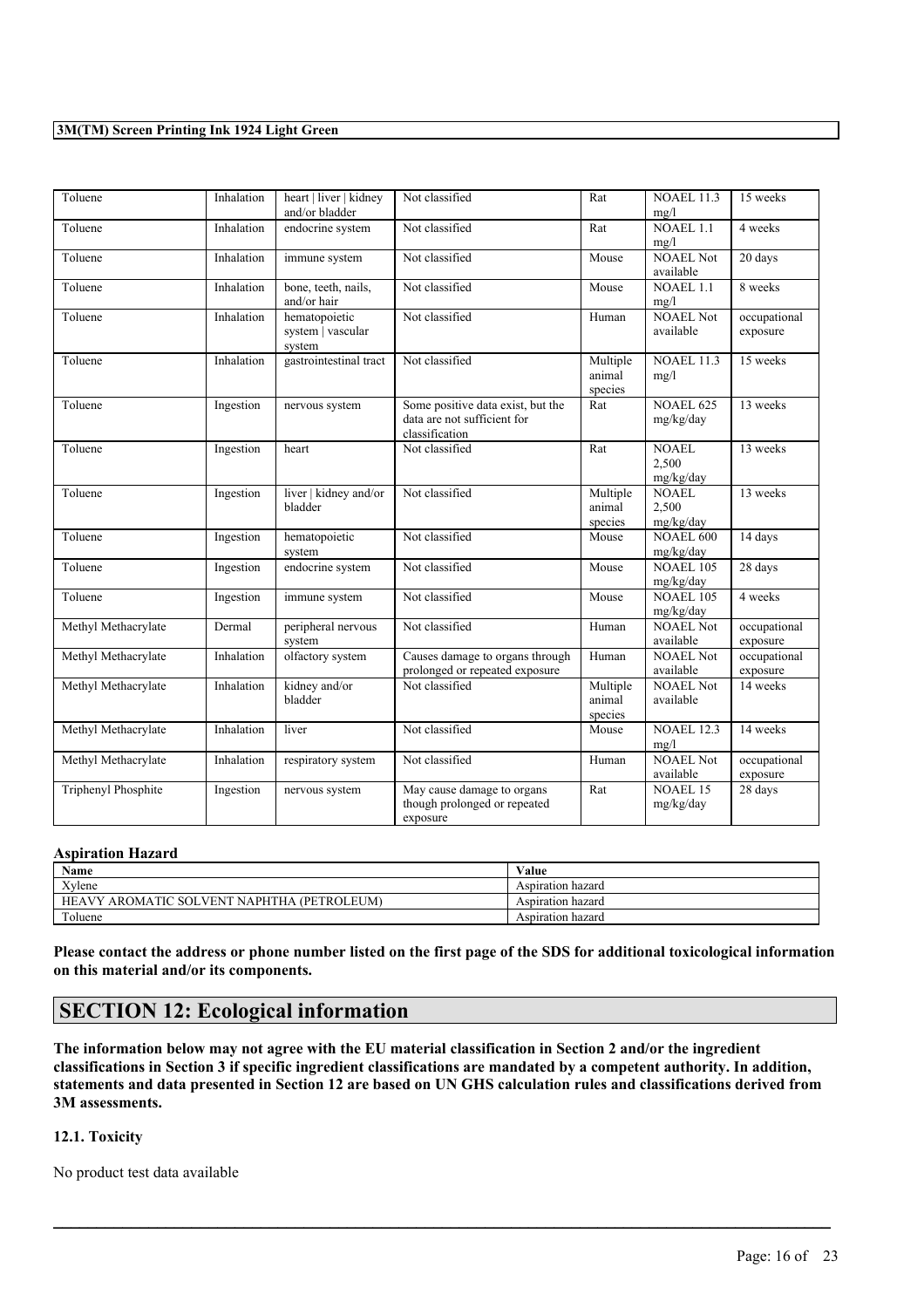| <b>Material</b>                                                                                                                                                          | CAS#           | Organism       | <b>Type</b>                                                 | <b>Exposure</b> | <b>Test Endpoint Test Result</b> |                   |
|--------------------------------------------------------------------------------------------------------------------------------------------------------------------------|----------------|----------------|-------------------------------------------------------------|-----------------|----------------------------------|-------------------|
| Cyclohexanone                                                                                                                                                            | 108-94-1       | Fathead Minnow | Experimental                                                | 96 hours        | Lethal<br>Concentration 50%      | 527 mg/l          |
| Cyclohexanone                                                                                                                                                            | 108-94-1       | Algae          | Experimental                                                | 72 hours        | Effect<br>Concentration 50%      | 32.9 mg/l         |
| Cyclohexanone                                                                                                                                                            | 108-94-1       | Water flea     | Experimental                                                | 24 hours        | Effect<br>Concentration 50%      | 800 mg/l          |
| Cyclohexanone                                                                                                                                                            | 108-94-1       | Algae          | Experimental                                                | 72 hours        | Effect<br>Concentration 10%      | $3.56$ mg/l       |
| Et 3-Ethoxypropionat                                                                                                                                                     | 763-69-9       | Water flea     | Experimental                                                | 48 hours        | Effect<br>Concentration 50%      | $>92$ mg/l        |
| Et 3-Ethoxypropionat                                                                                                                                                     | 763-69-9       | Green Algae    | Experimental                                                | 72 hours        | Effect<br>Concentration 50%      | $>86$ mg/l        |
| Et 3-Ethoxypropionat                                                                                                                                                     | 763-69-9       | Fathead Minnow | Experimental                                                | 96 hours        | Lethal<br>Concentration 50%      | 45.3 mg/l         |
| Et 3-Ethoxypropionat                                                                                                                                                     | 763-69-9       | Green Algae    | Experimental                                                | 72 hours        | No obs Effect<br>Conc            | 86 mg/l           |
| <b>VINYL ACETATE-</b><br>VINYL ALCOHOL-<br>VINYL CHLORIDE<br><b>POLYMER</b>                                                                                              | 25086-48-0     |                | Data not available<br>or insufficient for<br>classification |                 |                                  |                   |
| 2-BUTOXYETHYL<br>ACETATE                                                                                                                                                 | 112-07-2       | Green Algae    | Experimental                                                | 72 hours        | Effect<br>Concentration 50%      | 1,570 mg/l        |
| 2-BUTOXYETHYL<br>ACETATE                                                                                                                                                 | 112-07-2       | Water flea     | Experimental                                                | 48 hours        | Effect<br>Concentration 50%      | $37$ mg/l         |
| 2-BUTOXYETHYL<br><b>ACETATE</b>                                                                                                                                          | $112 - 07 - 2$ | Rainbow Trout  | Experimental                                                | 96 hours        | Lethal<br>Concentration 50%      | $28 \text{ mg/l}$ |
| 2-BUTOXYETHYL<br>ACETATE                                                                                                                                                 | 112-07-2       | Water flea     | Experimental                                                | 7 days          | Effect<br>Concentration 10%      | $30.4$ mg/l       |
| 2-BUTOXYETHYL<br><b>ACETATE</b>                                                                                                                                          | 112-07-2       | Green Algae    | Experimental                                                | 72 hours        | No obs Effect<br>Conc            | $300$ mg/l        |
| Xylene                                                                                                                                                                   | 1330-20-7      |                | Data not available<br>or insufficient for<br>classification |                 |                                  |                   |
| Epoxy Soybean Oil                                                                                                                                                        | 8013-07-8      | Water flea     | Experimental                                                | 24 hours        | Effect<br>Concentration 50%      | $>100$ mg/l       |
| Copper                                                                                                                                                                   | 7440-50-8      | Green Algae    | Experimental                                                | 72 hours        | No obs Effect<br>Conc            | $0.0003$ mg/l     |
| $Poly($ oxy-1,2-<br>ethanediyl), .alpha.-[3-<br>[3-(2H-benzotriazol-2-<br>$y$ ])-5- $(1,1-$<br>dimethylethyl)-4-<br>hydroxyphenyl]-1-<br>oxopropyl]-.omega.-<br>hydroxy- | 104810-48-2    |                | Data not available<br>or insufficient for<br>classification |                 |                                  |                   |
| Polymeric<br>Benzotriazole                                                                                                                                               | 104810-47-1    |                | Data not available<br>or insufficient for<br>classification |                 |                                  |                   |
| <b>HEAVY AROMATIC</b><br><b>SOLVENT NAPHTHA</b><br>(PETROLEUM)                                                                                                           | 64742-94-5     | Water flea     | Experimental                                                | 48 hours        | Effect<br>Concentration 50%      | $0.95$ mg/l       |
| <b>HEAVY AROMATIC</b><br><b>SOLVENT NAPHTHA</b><br>(PETROLEUM)                                                                                                           | 64742-94-5     | Rainbow Trout  | Experimental                                                | 96 hours        | Lethal<br>Concentration 50%      | 2.34 mg/l         |
| <b>HEAVY AROMATIC</b><br><b>SOLVENT NAPHTHA</b><br>(PETROLEUM)                                                                                                           | 64742-94-5     | Green Algae    | Experimental                                                | 96 hours        | Inhibitory<br>Concentration 50%  | $4.2$ mg/l        |
| Reaction mass of<br>$Bis(1,2,2,6,6-$<br>pentamethyl-4-<br>piperidyl) sebacate and<br>Methyl 1,2,2,6,6-<br>pentamethyl-4-<br>piperidyl sebacate                           | 915-687-0      | Zebra Fish     | Experimental                                                | 96 hours        | Lethal<br>Concentration 50%      | $0.9$ mg/l        |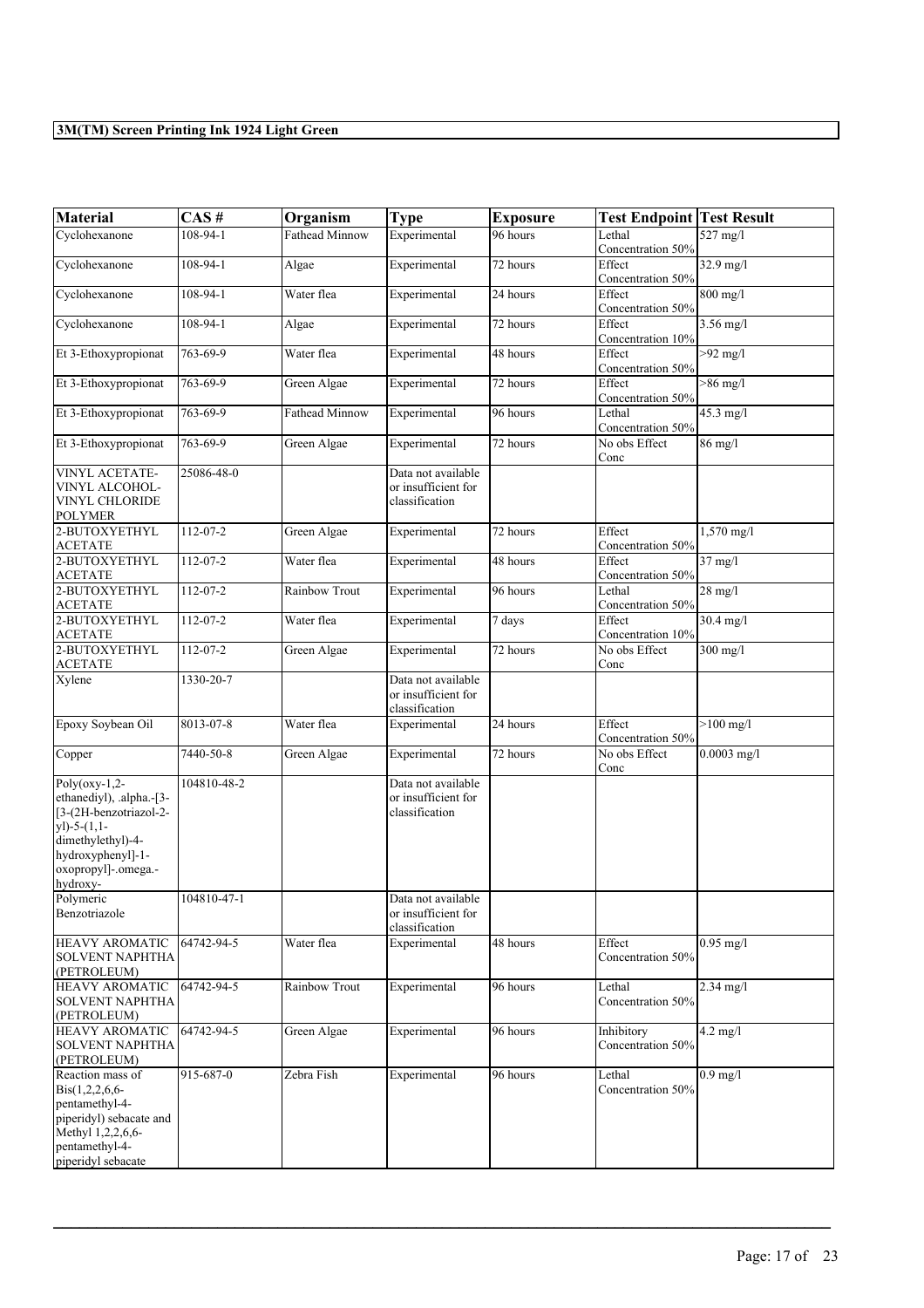| Reaction mass of                             | 915-687-0      | Green algae          | Experimental | 72 hours | Effect                      | $1.68$ mg/l          |
|----------------------------------------------|----------------|----------------------|--------------|----------|-----------------------------|----------------------|
| $Bis(1,2,2,6,6-$                             |                |                      |              |          | Concentration 50%           |                      |
| pentamethyl-4-                               |                |                      |              |          |                             |                      |
| piperidyl) sebacate and<br>Methyl 1,2,2,6,6- |                |                      |              |          |                             |                      |
| pentamethyl-4-                               |                |                      |              |          |                             |                      |
| piperidyl sebacate                           |                |                      |              |          |                             |                      |
| Reaction mass of                             | 915-687-0      | Water flea           | Experimental | 21 days  | No obs Effect               | $1$ mg/ $1$          |
| $\text{Bis}(1,2,2,6,6-$                      |                |                      |              |          | Conc                        |                      |
| pentamethyl-4-                               |                |                      |              |          |                             |                      |
| piperidyl) sebacate and                      |                |                      |              |          |                             |                      |
| Methyl 1,2,2,6,6-                            |                |                      |              |          |                             |                      |
| pentamethyl-4-                               |                |                      |              |          |                             |                      |
| piperidyl sebacate                           |                |                      |              |          |                             |                      |
| Reaction mass of<br>$\text{Bis}(1,2,2,6,6-$  | 915-687-0      | Green algae          | Experimental | 72 hours | No obs Effect<br>Conc       | $0.22$ mg/l          |
| pentamethyl-4-                               |                |                      |              |          |                             |                      |
| piperidyl) sebacate and                      |                |                      |              |          |                             |                      |
| Methyl 1,2,2,6,6-                            |                |                      |              |          |                             |                      |
| pentamethyl-4-                               |                |                      |              |          |                             |                      |
| piperidyl sebacate                           |                |                      |              |          |                             |                      |
| Toluene                                      | 108-88-3       | Green Algae          | Experimental | 72 hours | Effect                      | $12.5 \text{ mg}/1$  |
|                                              |                |                      |              |          | Concentration 50%           |                      |
| Toluene                                      | 108-88-3       | Fish other           | Experimental | 96 hours | Lethal                      | 6.41 mg/l            |
|                                              |                |                      |              |          | Concentration 50%           |                      |
| Toluene                                      | 108-88-3       | Coho Salmon          | Experimental | 96 hours | Lethal<br>Concentration 50% | $5.5$ mg/l           |
| Toluene                                      | 108-88-3       | Water flea           | Experimental | 48 hours | Effect                      | 3.78 mg/l            |
|                                              |                |                      |              |          | Concentration 50%           |                      |
| Toluene                                      | 108-88-3       | Water flea           | Experimental | 7 days   | No obs Effect               | $0.74$ mg/l          |
|                                              |                |                      |              |          | Conc                        |                      |
| Toluene                                      | 108-88-3       | Coho salmon          | Experimental | 40 days  | No obs Effect               | $1.39$ mg/l          |
|                                              |                |                      |              |          | Conc                        |                      |
| Zn (2-Et-Hexanoate)2                         | 136-53-8       | <b>Rainbow Trout</b> | Experimental | 96 hours | Lethal                      | $0.44 \text{ mg}$ /l |
|                                              |                |                      |              |          | Concentration 50%           |                      |
| Zn (2-Et-Hexanoate)2                         | $136 - 53 - 8$ | Water flea           | Experimental | 48 hours | Effect                      | $1.6$ mg/l           |
|                                              | $80 - 62 - 6$  | <b>Rainbow Trout</b> |              | 96 hours | Concentration 50%<br>Lethal |                      |
| Methyl Methacrylate                          |                |                      | Experimental |          | Concentration 50%           | $>79$ mg/l           |
| Methyl Methacrylate                          | $80 - 62 - 6$  | Green Algae          | Experimental | 72 hours | Effect                      | $>110$ mg/l          |
|                                              |                |                      |              |          | Concentration 50%           |                      |
| Methyl Methacrylate                          | $80 - 62 - 6$  | Water flea           | Experimental | 48 hours | Effect                      | $69$ mg/l            |
|                                              |                |                      |              |          | Concentration 50%           |                      |
| Methyl Methacrylate                          | $80 - 62 - 6$  | Green algae          | Experimental | 72 hours | No obs Effect               | $110$ mg/l           |
|                                              |                |                      |              |          | Conc                        |                      |
| Methyl Methacrylate                          | $80 - 62 - 6$  | Water flea           | Experimental | 21 days  | No obs Effect               | $37$ mg/l            |
|                                              |                |                      |              |          | Conc                        |                      |
| Triphenyl Phosphite                          | $101 - 02 - 0$ | Green Algae          | Experimental | 72 hours | Effect                      | $>16$ mg/l           |
|                                              |                |                      |              |          | Concentration 50%           |                      |
| Triphenyl Phosphite                          | $101 - 02 - 0$ | Ricefish             | Experimental | 96 hours | Lethal<br>Concentration 50% | $>4.3$ mg/l          |
| Triphenyl Phosphite                          | $101 - 02 - 0$ | Water flea           | Experimental | 48 hours | Effect                      | $0.45$ mg/l          |
|                                              |                |                      |              |          | Concentration 50%           |                      |
| Triphenyl Phosphite                          | $101 - 02 - 0$ | Green Algae          | Experimental | 72 hours | No obs Effect               | $16$ mg/l            |
|                                              |                |                      |              |          | Conc                        |                      |

### **12.2. Persistence and degradability**

| <b>Material</b>                                 | CAS No.   | <b>Test Type</b>                   | Duration | <b>Study Type</b>                 | Test Result  Protocol             |                                                   |
|-------------------------------------------------|-----------|------------------------------------|----------|-----------------------------------|-----------------------------------|---------------------------------------------------|
| Cyclohexanone                                   | 108-94-1  | Experimental<br>Biodegradation     | 14 days  | Biological Oxygen<br>Demand       | 187%<br>BOD/ThBOD                 | $[OECD 301C - MITI (I)]$                          |
| Et 3-Ethoxypropionat                            | 1763-69-9 | Experimental<br>Photolysis         |          | Photolytic half-life<br>l(in air) | 1.2 days (t $1/2$ ) Other methods |                                                   |
| Et 3-Ethoxypropionat                            | 1763-69-9 | Experimental<br>Biodegradation     | 18 days  | 1% CO2 Produced                   | $100\%$ weight                    | $[OECD 301B - Mod. Sturm or]$<br>ICO <sub>2</sub> |
| VINYL ACETATE-VINYL 25086-48-0<br>ALCOHOL-VINYL |           | Data not availbl-<br>linsufficient |          |                                   | N/A                               |                                                   |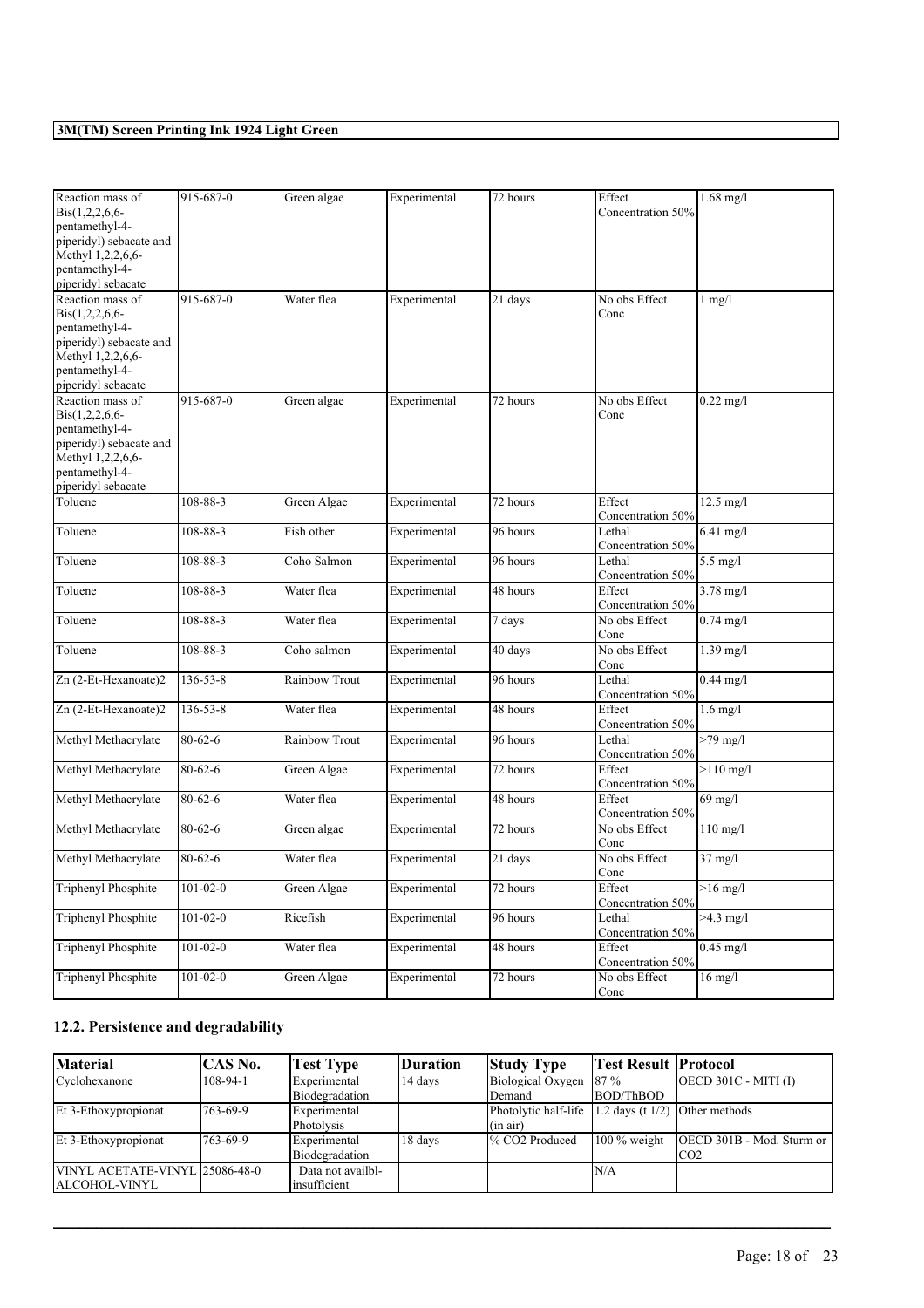| <b>CHLORIDE POLYMER</b>                                                                                                                                            |                |                                   |         |                                    |                          |                                          |
|--------------------------------------------------------------------------------------------------------------------------------------------------------------------|----------------|-----------------------------------|---------|------------------------------------|--------------------------|------------------------------------------|
| 2-BUTOXYETHYL<br><b>ACETATE</b>                                                                                                                                    | 112-07-2       | Experimental<br>Biodegradation    | 28 days | Biological Oxygen<br>Demand        | 88 %<br><b>BOD/ThBOD</b> | OECD 301F - Manometric<br>Respiro        |
| Xylene                                                                                                                                                             | 1330-20-7      | Data not availbl-<br>insufficient |         |                                    | N/A                      |                                          |
| Epoxy Soybean Oil                                                                                                                                                  | 8013-07-8      | Experimental<br>Biodegradation    | 28 days | Biological Oxygen<br>Demand        | 78 % weight              | OECD 301D - Closed Bottle<br>Test        |
| Copper                                                                                                                                                             | 7440-50-8      | Data not availbl-<br>insufficient |         |                                    | N/A                      |                                          |
| Poly( $oxy-1,2$ -<br>ethanediyl), .alpha.-[3-[3-<br>(2H-benzotriazol-2-yl)-5-<br>$(1,1$ -dimethylethyl)-4-<br>hydroxyphenyl]-1-<br>oxopropyl]-.omega.-<br>hydroxy- | 104810-48-2    | Estimated<br>Biodegradation       | 28 days | <b>Biological Oxygen</b><br>Demand | 43 % weight              | OECD 301F - Manometric<br>Respiro        |
| Polymeric Benzotriazole                                                                                                                                            | 104810-47-1    | Estimated<br>Biodegradation       | 28 days | <b>Biological Oxygen</b><br>Demand | 33 % weight              | OECD 301F - Manometric<br>Respiro        |
| <b>HEAVY AROMATIC</b><br><b>SOLVENT NAPHTHA</b><br>(PETROLEUM)                                                                                                     | 64742-94-5     | Estimated<br>Photolysis           |         | Photolytic half-life<br>(in air)   | $2.1$ days (t $1/2$ )    | Other methods                            |
| <b>HEAVY AROMATIC</b><br><b>SOLVENT NAPHTHA</b><br>(PETROLEUM)                                                                                                     | 64742-94-5     | Experimental<br>Biodegradation    | 28 days | <b>Biological Oxygen</b><br>Demand | 39 % weight              | OECD 301D - Closed Bottle<br>Test        |
| Reaction mass of<br>$Dis(1,2,2,6,6$ -pentamethyl-<br>4-piperidyl) sebacate and<br>Methyl 1,2,2,6,6-<br>pentamethyl-4-piperidyl<br>sebacate                         | 915-687-0      | Estimated<br>Biodegradation       | 28 days | Dissolv. Organic<br>Carbon Deplet  | 38 % weight              | OECD 301E - Modified<br><b>OECD</b> Scre |
| Toluene                                                                                                                                                            | $108 - 88 - 3$ | Experimental<br>Photolysis        |         | Photolytic half-life<br>(in air)   | 5.2 days (t $1/2$ )      | Other methods                            |
| Toluene                                                                                                                                                            | 108-88-3       | Experimental<br>Biodegradation    | 20 days | <b>Biological Oxygen</b><br>Demand | 80 % weight              |                                          |
| Zn (2-Et-Hexanoate)2                                                                                                                                               | 136-53-8       | Data not availbl-<br>insufficient |         |                                    | N/A                      |                                          |
| Methyl Methacrylate                                                                                                                                                | 80-62-6        | Experimental<br>Biodegradation    | 14 days | Biological Oxygen<br>Demand        | 94%<br><b>BOD/ThBOD</b>  | <b>OECD 301C - MITI (I)</b>              |
| Triphenyl Phosphite                                                                                                                                                | $101 - 02 - 0$ | Experimental<br>Hydrolysis        |         | Hydrolytic half-life               | $0.5$ hours (t<br>1/2)   | Other methods                            |
| Triphenyl Phosphite                                                                                                                                                | $101 - 02 - 0$ | Estimated<br>Biodegradation       | 14 days | <b>Biological Oxygen</b><br>Demand | 85 %<br><b>BOD/ThBOD</b> | <b>OECD 301C - MITI (I)</b>              |

### **12.3. Bioaccumulative potential**

| Material                                                                           | Cas No.    | <b>Test Type</b>                                            | <b>Duration</b> | <b>Study Type</b>                                 | <b>Test Result Protocol</b> |               |
|------------------------------------------------------------------------------------|------------|-------------------------------------------------------------|-----------------|---------------------------------------------------|-----------------------------|---------------|
| Cyclohexanone                                                                      | 108-94-1   | Experimental<br>Bioconcentration                            |                 | Log of<br>Octanol/H2O part.<br>coeff              | 0.86                        | Other methods |
| Et 3-Ethoxypropionat                                                               | 763-69-9   | Experimental<br>Bioconcentration                            |                 | Log of<br>Octanol/H2O part.<br>coeff              | 1.35                        | Other methods |
| <b>VINYL ACETATE-</b><br>VINYL ALCOHOL-<br><b>VINYL CHLORIDE</b><br><b>POLYMER</b> | 25086-48-0 | Data not available<br>or insufficient for<br>classification | N/A             | N/A                                               | N/A                         | N/A           |
| 2-BUTOXYETHYL<br><b>ACETATE</b>                                                    | 112-07-2   | Experimental<br>Bioconcentration                            |                 | Log of<br>Octanol/H <sub>2</sub> O part.<br>coeff | 1.51                        | Other methods |
| Xylene                                                                             | 1330-20-7  | Experimental BCF -<br>Rainbow Tr                            | 56 days         | Bioaccumulation<br>Factor                         | 14                          | Other methods |
| Epoxy Soybean Oil                                                                  | 8013-07-8  | Data not available<br>or insufficient for<br>classification | N/A             | N/A                                               | N/A                         | N/A           |
| Copper                                                                             | 7440-50-8  | Data not available<br>or insufficient for<br>classification | N/A             | N/A                                               | N/A                         | N/A           |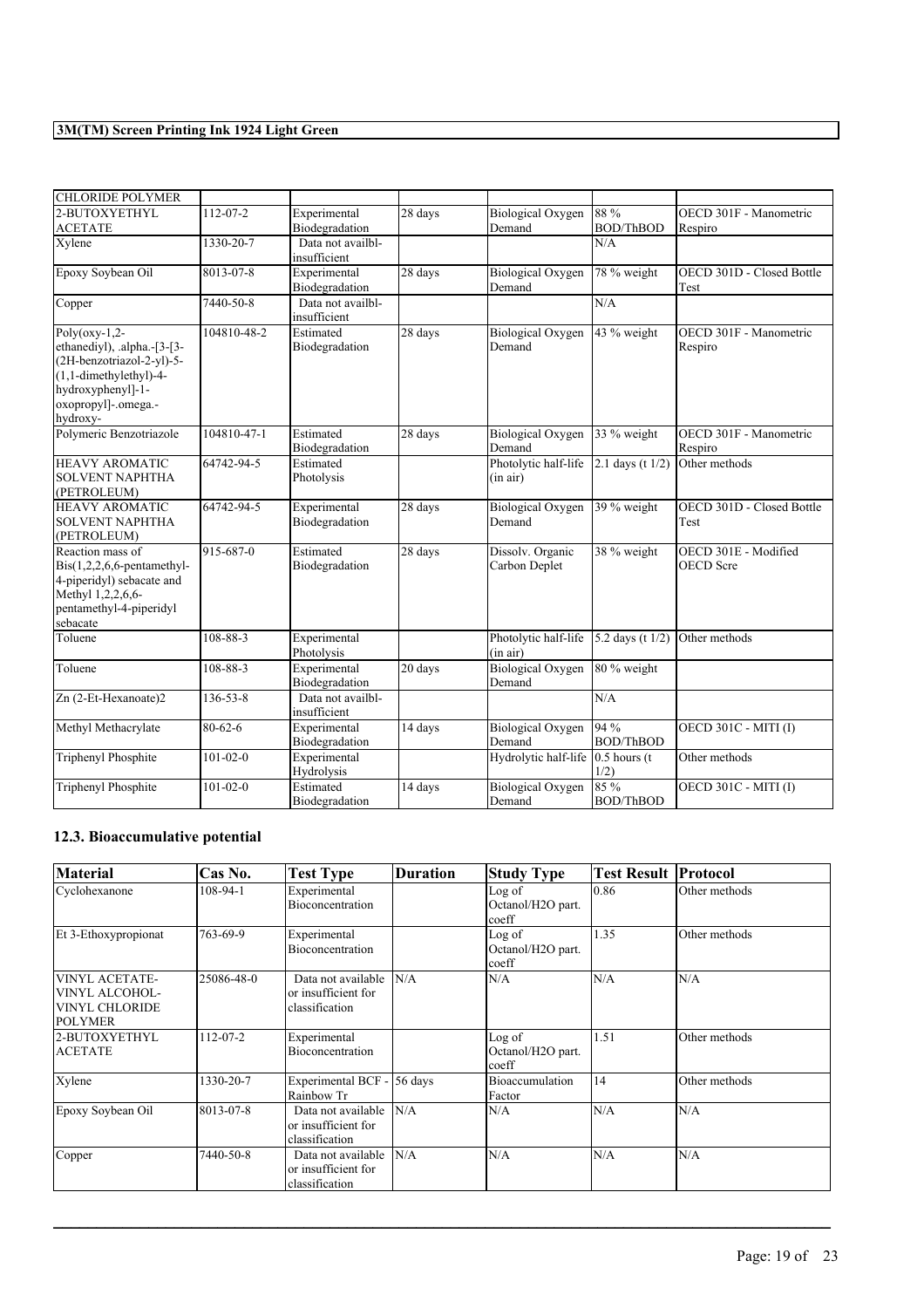| $\overline{Poly($ oxy-1,2-                 | 104810-48-2    | Estimated                               |         | <b>Bioaccumulation</b>     | 3.8   | Est: Bioconcentration factor |
|--------------------------------------------|----------------|-----------------------------------------|---------|----------------------------|-------|------------------------------|
| ethanediyl), .alpha.-[3-[3-                |                | <b>Bioconcentration</b>                 |         | Factor                     |       |                              |
| (2H-benzotriazol-2-yl)-5-                  |                |                                         |         |                            |       |                              |
| $(1,1$ -dimethylethyl)-4-                  |                |                                         |         |                            |       |                              |
| hydroxyphenyl]-1-                          |                |                                         |         |                            |       |                              |
| oxopropyl]-.omega.-                        |                |                                         |         |                            |       |                              |
| hydroxy-                                   |                |                                         |         |                            |       |                              |
| Polymeric Benzotriazole                    | 104810-47-1    | Estimated                               |         | <b>Bioaccumulation</b>     | 7.4   | Other methods                |
|                                            |                | Bioconcentration                        |         | Factor                     |       |                              |
| <b>HEAVY AROMATIC</b>                      | 64742-94-5     | Experimental                            |         | Log of                     | 6.1   | Other methods                |
| <b>SOLVENT NAPHTHA</b>                     |                | Bioconcentration                        |         | Octanol/H2O part.          |       |                              |
| (PETROLEUM)                                |                |                                         |         | coeff                      |       |                              |
| Reaction mass of                           | 915-687-0      | <b>Estimated BCF-</b>                   | 56 days | <b>Bioaccumulation</b>     | 31.4  |                              |
| $\text{Bis}(1,2,2,6,6\text{-pentamethyl-}$ |                | Carp                                    |         | Factor                     |       |                              |
| 4-piperidyl) sebacate and                  |                |                                         |         |                            |       |                              |
| Methyl 1,2,2,6,6-                          |                |                                         |         |                            |       |                              |
| pentamethyl-4-piperidyl                    |                |                                         |         |                            |       |                              |
| sebacate                                   |                |                                         |         |                            |       |                              |
| Toluene                                    | 108-88-3       | Experimental                            |         | Log of                     | 2.73  | Other methods                |
|                                            |                | Bioconcentration                        |         | Octanol/H2O part.          |       |                              |
|                                            |                |                                         |         | coeff                      |       |                              |
| Zn (2-Et-Hexanoate)2                       | $136 - 53 - 8$ | Estimated                               |         | Log of                     | 2.7   | Other methods                |
|                                            |                | Bioconcentration                        |         | Octanol/H2O part.          |       |                              |
|                                            |                |                                         |         | coeff                      | 1.38  | Other methods                |
| Methyl Methacrylate                        | $80 - 62 - 6$  | Experimental<br><b>Bioconcentration</b> |         | Log of                     |       |                              |
|                                            |                |                                         |         | Octanol/H2O part.<br>coeff |       |                              |
|                                            |                |                                         |         |                            |       |                              |
| Triphenyl Phosphite                        | $101 - 02 - 0$ | Estimated                               |         | <b>Bioaccumulation</b>     | 13800 | Est: Bioconcentration factor |
|                                            |                | Bioconcentration                        |         | Factor                     |       |                              |

#### **12.4. Mobility in soil**

Please contact manufacturer for more details

#### **12.5. Results of the PBT and vPvB assessment**

This material does not contain any substances that are assessed to be a PBT or vPvB

#### **12.6. Other adverse effects**

No information available

## **SECTION 13: Disposal considerations**

#### **13.1 Waste treatment methods**

Dispose of contents/ container in accordance with the local/regional/national/international regulations.

Incinerate in a permitted waste incineration facility. Combustion products will include halogen acid (HCl/HF/HBr). Facility must be capable of handling halogenated materials. As a disposal alternative, utilize an acceptable permitted waste disposal facility. Empty drums/barrels/containers used for transporting and handling hazardous chemicals (chemical substances/mixtures/preparations classified as Hazardous as per applicable regulations) shall be considered, stored, treated & disposed of as hazardous wastes unless otherwise defined by applicable waste regulations. Consult with the respective regulating authorities to determine the available treatment and disposal facilities.

The coding of a waste stream is based on the application of the product by the consumer. Since this is out of the control of 3M, no waste code(s) for products after use will be provided. Please refer to the European Waste Code (EWC - 2000/532/CE and amendments) to assign the correct waste code to your waste stream. Ensure national and/or regional regulations are complied with and always use a licensed waste contractor

 $\mathcal{L}_\mathcal{L} = \mathcal{L}_\mathcal{L} = \mathcal{L}_\mathcal{L} = \mathcal{L}_\mathcal{L} = \mathcal{L}_\mathcal{L} = \mathcal{L}_\mathcal{L} = \mathcal{L}_\mathcal{L} = \mathcal{L}_\mathcal{L} = \mathcal{L}_\mathcal{L} = \mathcal{L}_\mathcal{L} = \mathcal{L}_\mathcal{L} = \mathcal{L}_\mathcal{L} = \mathcal{L}_\mathcal{L} = \mathcal{L}_\mathcal{L} = \mathcal{L}_\mathcal{L} = \mathcal{L}_\mathcal{L} = \mathcal{L}_\mathcal{L}$ 

#### **EU waste code (product as sold)**

200127\* Paint, inks, adhesives and resins containing dangerous substances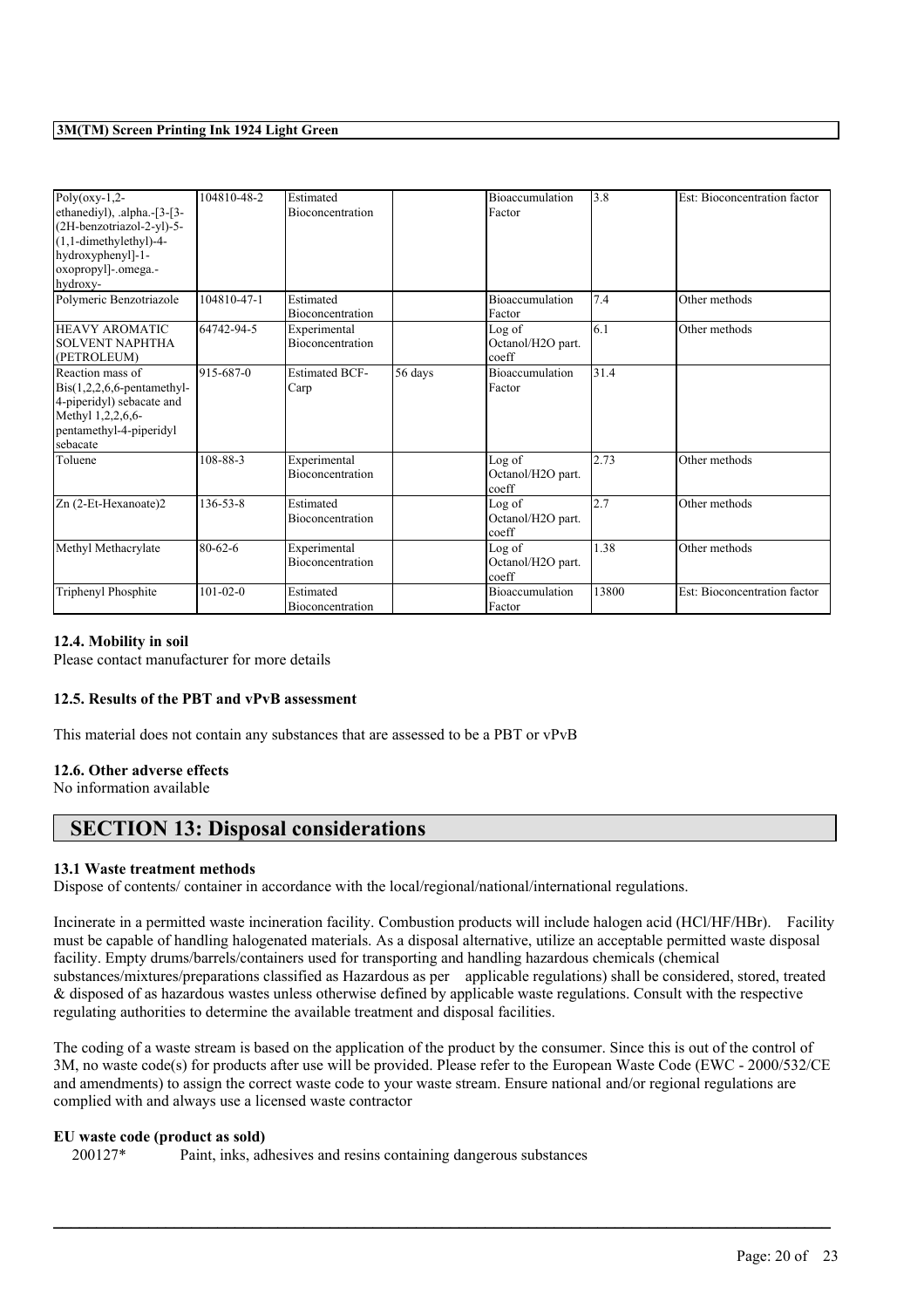# **SECTION 14: Transportation information**

ADR: UN1210; Printing Ink; 3; III; (E); F1. IATA: UN1210; Printing Ink; 3; III. IMDG: UN1210; Printing Ink; 3; III; FE,SD.

# **SECTION 15: Regulatory information**

#### **15.1. Safety, health and environmental regulations/legislation specific for the substance or mixture**

| Carcinogenicity     |                   |                         |                             |
|---------------------|-------------------|-------------------------|-----------------------------|
| Ingredient          | <b>C.A.S. No.</b> | <b>Classification</b>   | Regulation                  |
| Cyclohexanone       | $108-94-1$        | Gr. 3: Not classifiable | <b>International Agency</b> |
|                     |                   |                         | for Research on Cancer      |
| Methyl Methacrylate | $80-62-6$         | Gr. 3: Not classifiable | <b>International Agency</b> |
|                     |                   |                         | for Research on Cancer      |
| Toluene             | 108-88-3          | Gr. 3: Not classifiable | <b>International Agency</b> |
|                     |                   |                         | for Research on Cancer      |
| Xylene              | 1330-20-7         | Gr. 3: Not classifiable | <b>International Agency</b> |
|                     |                   |                         | for Research on Cancer      |

#### **Global inventory status**

Contact 3M for more information. The components of this material are in compliance with the provisions of the Korea Chemical Control Act. Certain restrictions may apply. Contact the selling division for additional information. The components of this material are in compliance with the provisions of Australia National Industrial Chemical Notification and Assessment Scheme (NICNAS). Certain restrictions may apply. Contact the selling division for additional information. The components of this material are in compliance with the provisions of Japan Chemical Substance Control Law. Certain restrictions may apply. Contact the selling division for additional information. The components of this material are in compliance with the provisions of Philippines RA 6969 requirements. Certain restrictions may apply. Contact the selling division for additional information. The components of this product are in compliance with the new substance notification requirements of CEPA. The components of this product are in compliance with the chemical notification requirements of TSCA. This product complies with Measures on Environmental Management of New Chemical Substances. All ingredients are listed on or exempt from on China IECSC inventory.

 $\mathcal{L}_\mathcal{L} = \mathcal{L}_\mathcal{L} = \mathcal{L}_\mathcal{L} = \mathcal{L}_\mathcal{L} = \mathcal{L}_\mathcal{L} = \mathcal{L}_\mathcal{L} = \mathcal{L}_\mathcal{L} = \mathcal{L}_\mathcal{L} = \mathcal{L}_\mathcal{L} = \mathcal{L}_\mathcal{L} = \mathcal{L}_\mathcal{L} = \mathcal{L}_\mathcal{L} = \mathcal{L}_\mathcal{L} = \mathcal{L}_\mathcal{L} = \mathcal{L}_\mathcal{L} = \mathcal{L}_\mathcal{L} = \mathcal{L}_\mathcal{L}$ 

## **SECTION 16: Other information**

#### **List of relevant H statements**

| H <sub>225</sub>  | Highly flammable liquid and vapor.                                       |
|-------------------|--------------------------------------------------------------------------|
| H <sub>226</sub>  | Flammable liquid and vapor.                                              |
| H <sub>3</sub> 02 | Harmful if swallowed.                                                    |
| H <sub>304</sub>  | May be fatal if swallowed and enters airways.                            |
| H312              | Harmful in contact with skin.                                            |
| H315              | Causes skin irritation.                                                  |
| H317              | May cause an allergic skin reaction.                                     |
| H319              | Causes serious eye irritation.                                           |
| H332              | Harmful if inhaled.                                                      |
| H335              | May cause respiratory irritation.                                        |
| H336              | May cause drowsiness or dizziness.                                       |
| H361d             | Suspected of damaging the unborn child.                                  |
| H361df            | Suspected of damaging fertility. Suspected of damaging the unborn child. |
| H373              | May cause damage to organs through prolonged or repeated exposure.       |
| H400              | Very toxic to aquatic life.                                              |
| H410              | Very toxic to aquatic life with long lasting effects.                    |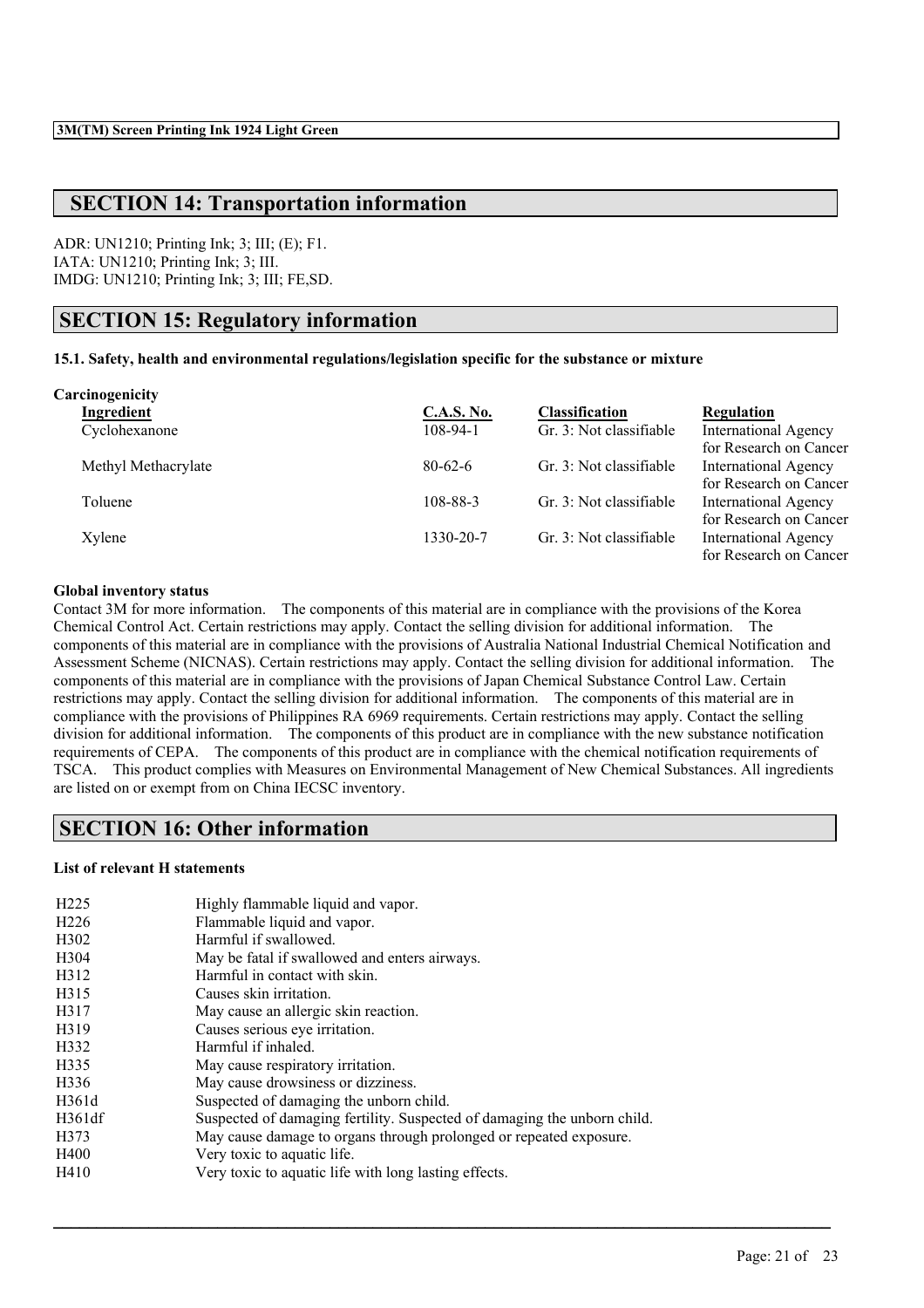| H411 | Toxic to aquatic life with long lasting effects.   |
|------|----------------------------------------------------|
| H412 | Harmful to aquatic life with long lasting effects. |

#### **Revision information:**

Section 02: CLP Ingredient table information was modified. Section 02: CLP Remark(phrase) information was added. Section 02: Label Elements: CLP Classification information was modified. Section 02: Label Elements: CLP Percent Unknown information was modified. Section 02: Label Elements: CLP Precautionary - Prevention information was modified. Section 03: Composition/ Information of ingredients table information was modified. Section 04: First aid for eye contact information information was modified. Section 05: Fire - Advice for fire fighters information information was modified. Section 06: Accidental release clean-up information information was modified. Section 07: Precautions safe handling information information was modified. Section 08: Eye/face protection information information was modified. Section 08: glove data value information was deleted. Section 08: Occupational exposure limit table information was modified. Section 08: Skin protection - recommended gloves information information was added. Section 09: Flash point information information was modified. Section 09: Property description for optional properties information was modified. Section 09: Relative density information information was modified. Section 09: Vapor density value information was modified. Section 09: Vapor pressure value information was modified. Section 09: Viscosity information information was modified. Section 11: Acute Toxicity table information was modified. Section 11: Aspiration Hazard Table information was modified. Section 11: Carcinogenicity Table information was modified. Section 11: Germ Cell Mutagenicity Table information was modified. Section 11: Health Effects - Skin information information was modified. Section 11: Lactation Table information was added. Section 11: Prolonged or repeated exposure may cause standard phrases information was modified. Section 11: Reproductive Toxicity Table information was modified. Section 11: Respiratory Sensitization Table information was modified. Section 11: Serious Eye Damage/Irritation Table information was modified. Section 11: Single exposure may cause standard phrases information was modified. Section 11: Skin Corrosion/Irritation Table information was modified. Section 11: Skin Sensitization Table information was modified. Section 11: Target Organs - Repeated Table information was modified. Section 11: Target Organs - Single Table information was modified. Section 12: Component ecotoxicity information information was modified. Section 12: No PBT/vPvB information available warning information was modified. Section 12: Persistence and Degradability information information was modified. Section 12:Bioccumulative potential information information was modified. Section 13: Standard Phrase Category Waste GHS information was modified. Section 15: 15.2. Chemical Safety Assessment information was deleted. Section 15: Carcinogenicity information information was modified. Section 15: Chemical Safety Assessment information was deleted. Section 15: Label remarks and EU Detergent information was deleted. Section 15: Regulations - Inventories information was modified. Section 16: Two-column table displaying the unique list of H Codes and statements (std phrses) for all components of the

given material. information was modified.

DISCLAIMER: The information on this Safety Data Sheet is based on our experience and is correct to the best of our knowledge at the date of publication, but we do not accept any liability for any loss, damage or injury resulting from its use (except as required by law). The information may not be valid for any use not referred to in this Data Sheet or use of the product in combination with other materials. For these reasons, it is important that customers carry out their own test to